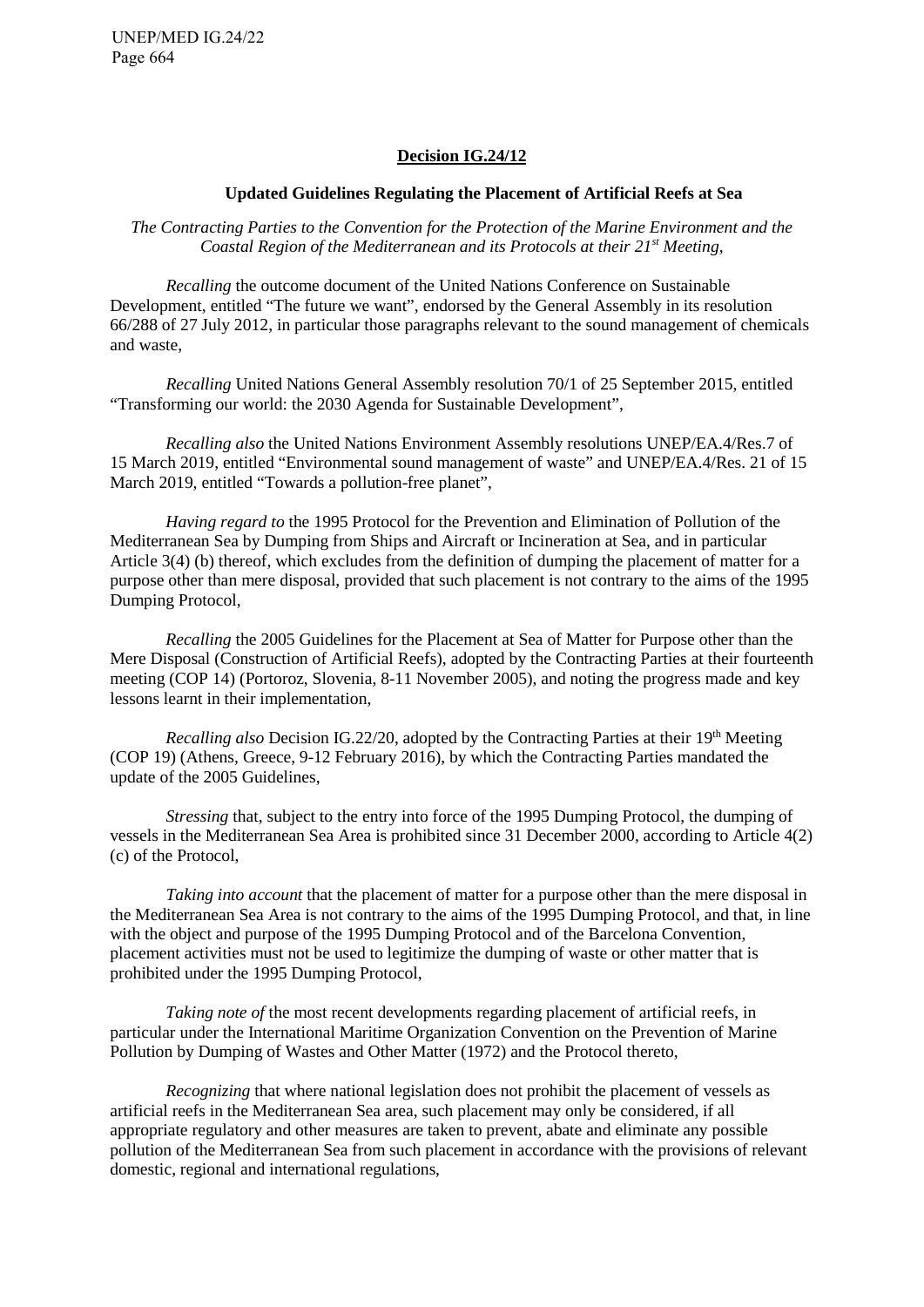*Stressing* that the placement of artificial reefs is a deliberate alteration of marine ecosystems and habitats that should be considered in accordance with the precautionary principle,

*Mindful* of the urgent need to update the 2005 Guidelines to respond to the increasing development of artificial reefs in the Mediterranean Sea Area, combined with its potential adverse impacts on marine and coastal ecosystems and other legitimate uses of the sea, and to further encourage greater awareness of the importance of well planned, adequately managed, properly assessed and monitored artificial reefs in the Mediterranean Sea Area and the benefits for the marine environment that they can generate,

*Committed* to further streamlining the Mediterranean Action Plan Ecological Objectives, in particular those related to pollution, litter, biodiversity, coast and hydrography and associated Good Environmental Status targets, as well as the relevant provisions of the Regional Plan on Marine Litter Management in the Mediterranean, in the scope of application of the 1995 Dumping Protocol,

*Having considered* the reports of the MED POL Focal Points Meeting of May 2017 and of the Thematic Focal Points Meeting for Specially Protected Areas and Biological Diversity held in June 2019,

1. *Adopt* the Updated Guidelines Regulating the Placement of Artificial Reefs at Sea, set out in the Annex to the present Decision, which replace the 2005 Guidelines;

2. *Request* the Contracting Parties to make every effort to ensure their effective implementation, keeping in mind that the updated guidelines shall be without prejudice to stricter provisions with respect to the placement of artificial reefs in the Mediterranean Sea Area contained in other existing national or international instruments and/or programmes;

3. *Urge* the Contracting Parties to timely report on placement activities in the Mediterranean Sea Area using the Mediterranean Action Plan (MAP) online Barcelona Convention Reporting System;

4. *Request* the Secretariat to facilitate the work of the Contracting Parties for the implementation of the Updated Guidelines, by further strengthening cooperation and synergies in this area with the London Convention and its Protocol and other relevant International Maritime Organization instruments; and by sharing information with global and regional agreements and programmes on the achievements and progress of the MAP-Barcelona Convention system in this area.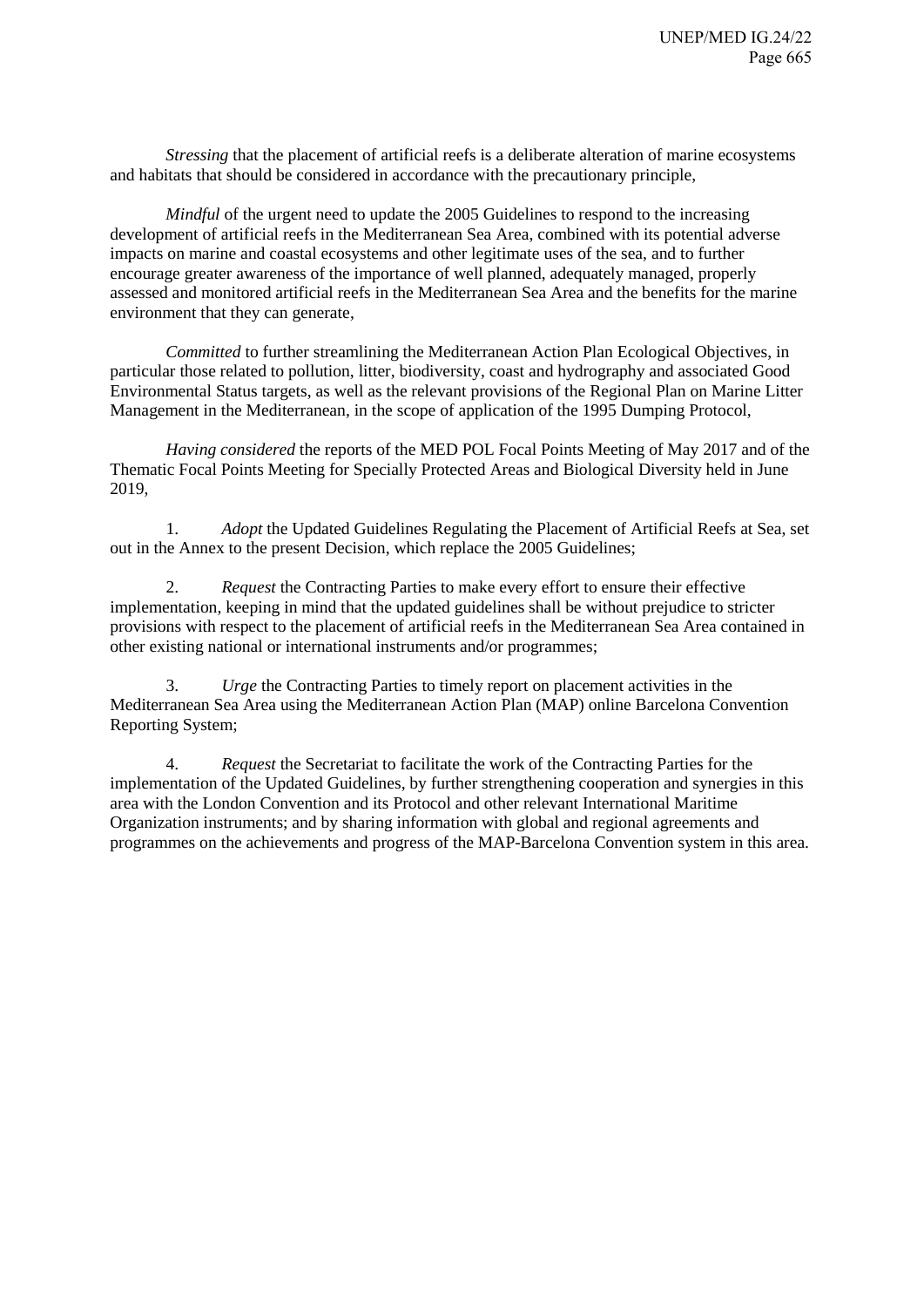UNEP/MED IG.24/22 Page 666

**Annex**

<span id="page-2-0"></span>**Updated Guidelines for Regulating the Placement of Artificial Reefs at Sea**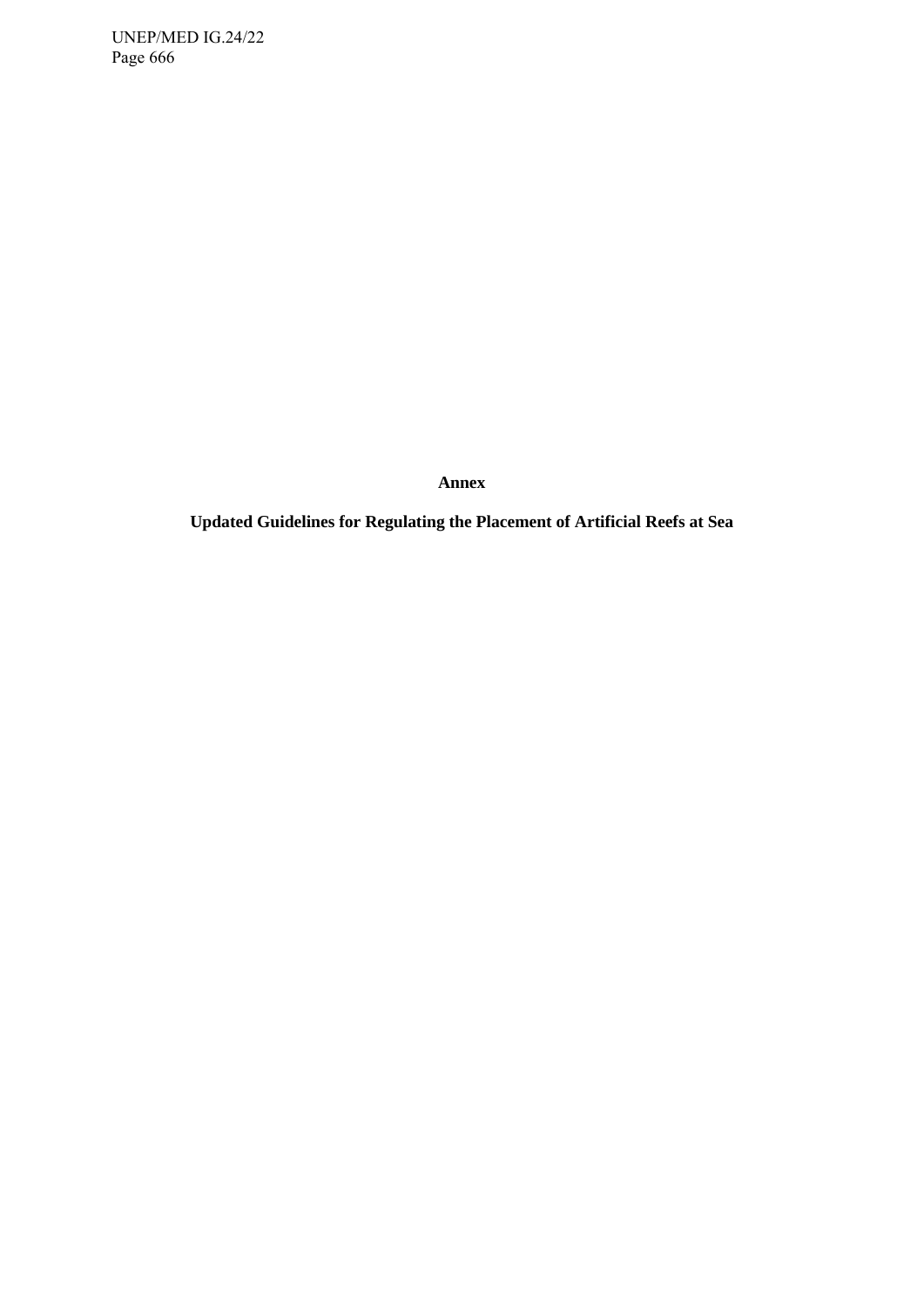# **Table of Contents**

### [Annex](#page-2-0)

# [PART -A- REQUIREMENTS OF THE DUMPING PROTOCOL AND BARCELONA](#page-5-0)  **[CONVENTION](#page-5-0)**

- [1. Introduction](#page-5-1)
- [2. Scope](#page-6-0)
- [3. Definitions and Purpose](#page-6-1)

# [PART-B- ASSESSMENT AND MANAGEMENT OF PLACEMENT OPERATIONS AT SEA](#page-7-0)

- [1. Requirements for Construction and Placement](#page-7-1)
- [2. Requirements for the authorization of placement at sea of matter](#page-9-0)

# [PART-C- PLACEMENT OF VESSELS HULL AND SUPERSTRUCTURE](#page-13-0)

- [1. Benefits](#page-13-1)
- [2. Limitations and drawbacks](#page-14-0)
- [3. Recommendations and Considerations](#page-15-0)
- [4. Vessels Clean up](#page-16-0)

# [PART –D- MONITORING OPERATIONS FOR PLACEMENT AT SEA OF MATTER FOR A](#page-24-0)  [PURPOSE OTHER THAN MERE DISPOSAL](#page-24-0)

- [1. Definition](#page-24-1)
- [2. Objectives](#page-24-2)
- [3. Quality control](#page-24-3)
- [4. Quality assurance](#page-25-0)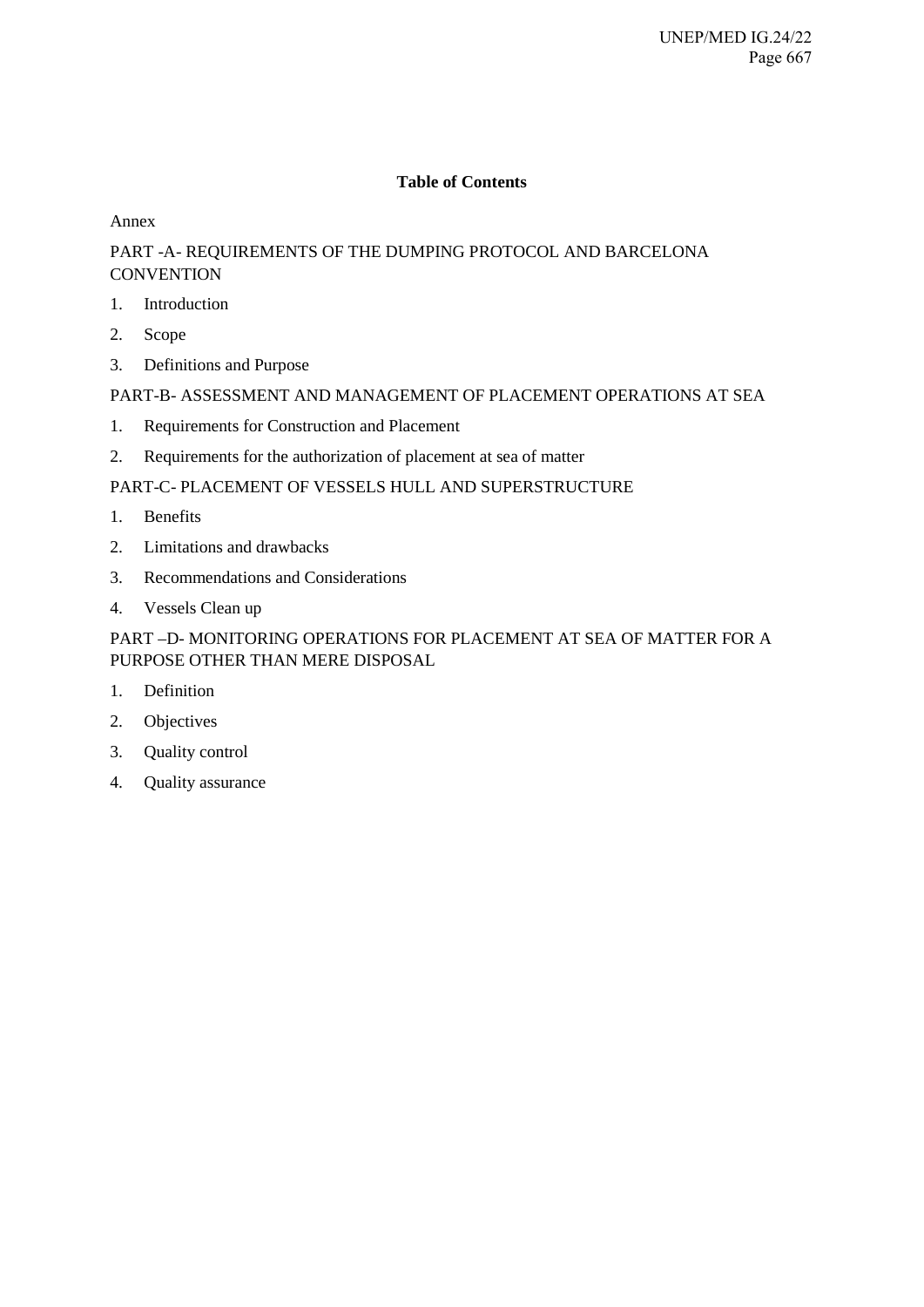# **List of Abbreviations / Acronyms**

| <b>BEP</b>      | <b>Best Environmental Practice</b>                                                        |
|-----------------|-------------------------------------------------------------------------------------------|
| <b>CFCs</b>     | Chlorofluorocarbons                                                                       |
| CPs             | <b>Contracting Parties</b>                                                                |
| <b>COP</b>      | Conference of the Parties                                                                 |
| <b>FAO</b>      | Food and Agriculture Organization of the United Nations                                   |
| <b>GFCM</b>     | <b>General Fisheries Commission for the Mediterranean</b>                                 |
| <b>GES</b>      | <b>Good Environmental Status</b>                                                          |
| <b>IMAP</b>     | <b>Integrated Monitoring and Assessment Programme</b>                                     |
| <b>IMO</b>      | <b>International Maritime Organization</b>                                                |
| <b>MAP</b>      | <b>Mediterranean Action Plan</b>                                                          |
| <b>MED POL</b>  | Programme for the Assessment and Control of Marine Pollution in the<br>Mediterranean Sea  |
| <b>OSPAR</b>    | <u>Convention for the Protection of the Marine Environment of the North-East Atlantic</u> |
| <b>PCBs</b>     | Polychlorobiphenyls                                                                       |
| <b>RAC/SPA</b>  | <b>Regional Activity Centre for Specially Protected Areas</b>                             |
| <b>SPAMIs</b>   | Specially Protected Areas of Mediterranean Importance                                     |
| <b>UNEP</b>     | <b>United Nations Environment Programme</b>                                               |
| <b>UNEP/MAP</b> | United Nations Environment Programme/Mediterranean Action Plan                            |
|                 |                                                                                           |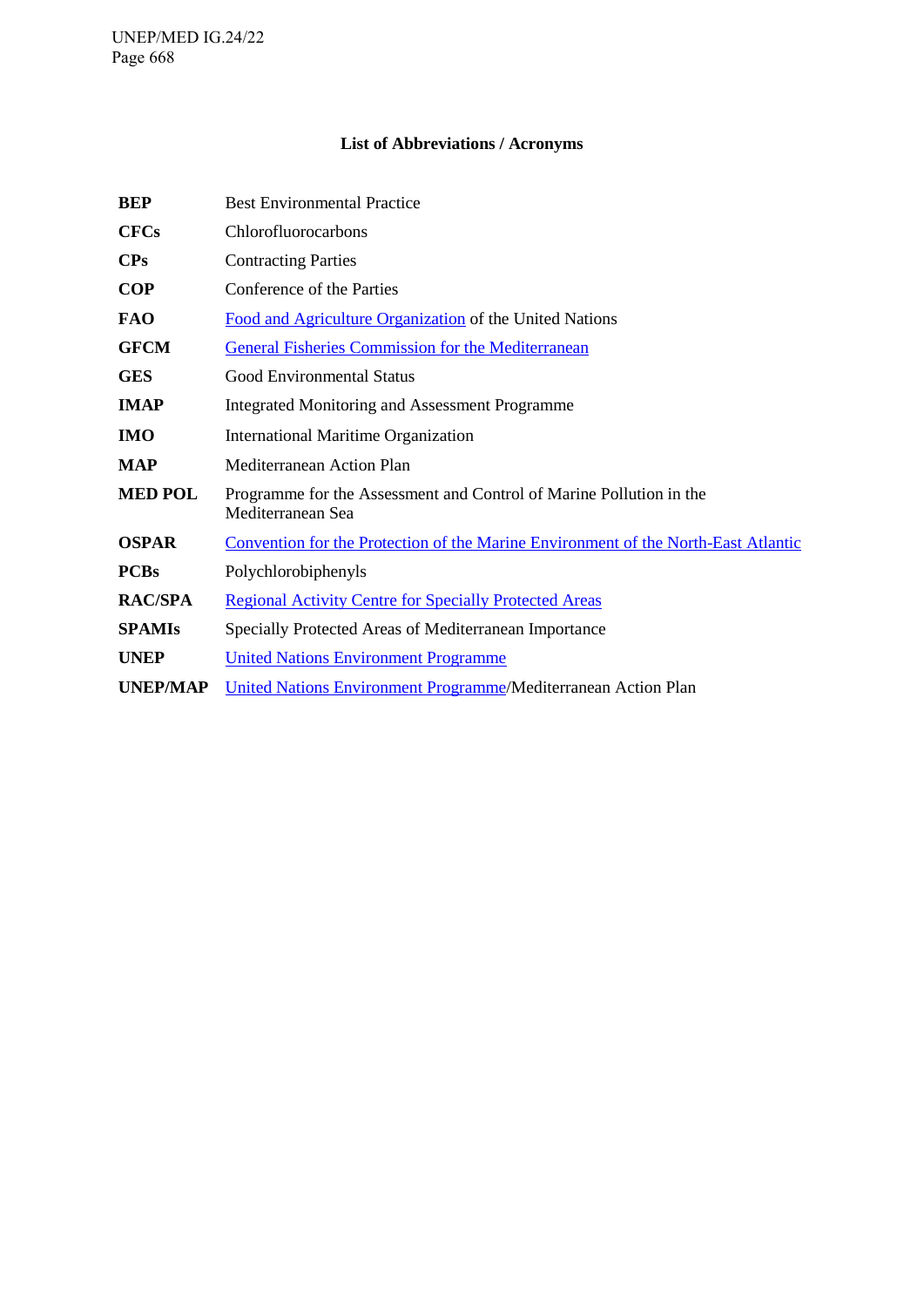# <span id="page-5-0"></span>**PART -A- REQUIREMENTS OF THE DUMPING PROTOCOL AND BARCELONA CONVENTION**

# <span id="page-5-1"></span>**1. Introduction**

1. Under Article 4.1 of the Dumping Protocol, the dumping of wastes or other matter into the sea, with the exception of those listed in Article 4.2, is prohibited. Article 3(4b) of the amended Dumping Protocol excludes from the definition of "dumping" the placement of matter for a purpose other than the mere disposal provided that such placement is done in accordance with the relevant provisions of the Protocol.

2. In this regard the 'relevant provisions of the Convention' include the general obligations in Article 4, in particular the obligation that Contracting Parties shall, in accordance with the provisions of the Convention, take all possible steps to prevent and eliminate pollution and to protect the marine area against the adverse effects of human activities so as to safeguard human health and to conserve marine ecosystems and, when practicable, restore marine areas which have been adversely affected (Article. 4.2, 4.3). More specifically, the provisions of Article 5 of the Convention, requires that: "The Contracting Parties shall take all appropriate measures to prevent, abate and to the fullest possible extent eliminate pollution of the Mediterranean Sea Area caused by dumping from ships and aircraft or incineration at sea".

3. Moreover, and at the outset of the adoption of Ecosystem Approach for the conservation of the marine ecosystems of the Mediterranean Sea, the CP's shall consider in their placement activities the Operational objectives and Good Environmental Status definitions relating to trace metals and selected organics, as included in the Decision IG.21/3, adopted by the COP18, in 2013.

4. Furthermore, in accordance with Article 6 of the Dumping Protocol, the permit referred to in Article 5 shall be issued only after careful consideration of the factors set forth in the Annex to the Dumping Protocol.

5. These updated Guidelines are prepared in pursuance to Article 3(4, b) of the amended Dumping Protocol of 1996. Their purpose is to assist Contracting Parties in:

- (a) Considering the consequences for the marine environment of the placement of artificial reefs on the seabed. Construction of artificial reefs is one example of 'placement' and the Guidelines that follow contain elements that are relevant for a wide range of other coastal and offshore developments that have potential to cause adverse effects in the marine environment and that, therefore, should fall under the control of appropriate national authorities.
- (b) Fulfilling their obligations relating to the issue of permits for the placement of matter
- (c) Transmitting to the Organization reliable data on the input of matter covered by the Dumping Protocol.

6. The Updated Guidelines on Placement for Artificial Reefs shall be without prejudice to stricter provisions with respect to the placement for artificial reefs in the Mediterranean Sea Area contained in other existing or future national or international instruments or programmes.

7. Data and information provided by national authorities, in the framework of reporting exercise to IMO and MAP based on the respective London and Barcelona Conventions, indicate that the placement of vessels is, besides dredging, one of the major dumping activities in the Mediterranean coastal zones. In addition, considering the scientific findings which indicate a number of drawbacks in the placement of matter, and specifically of vessels, for reefs development and the resulting risks for tourist and ecosystems purpose and working in the framework of precautionary principle, the basic concept of these updated Guidelines is to provide instructions on the placement of artificial reefs for ecosystems enhancement and recommendations to ensure the stability of barges, small fishing boats,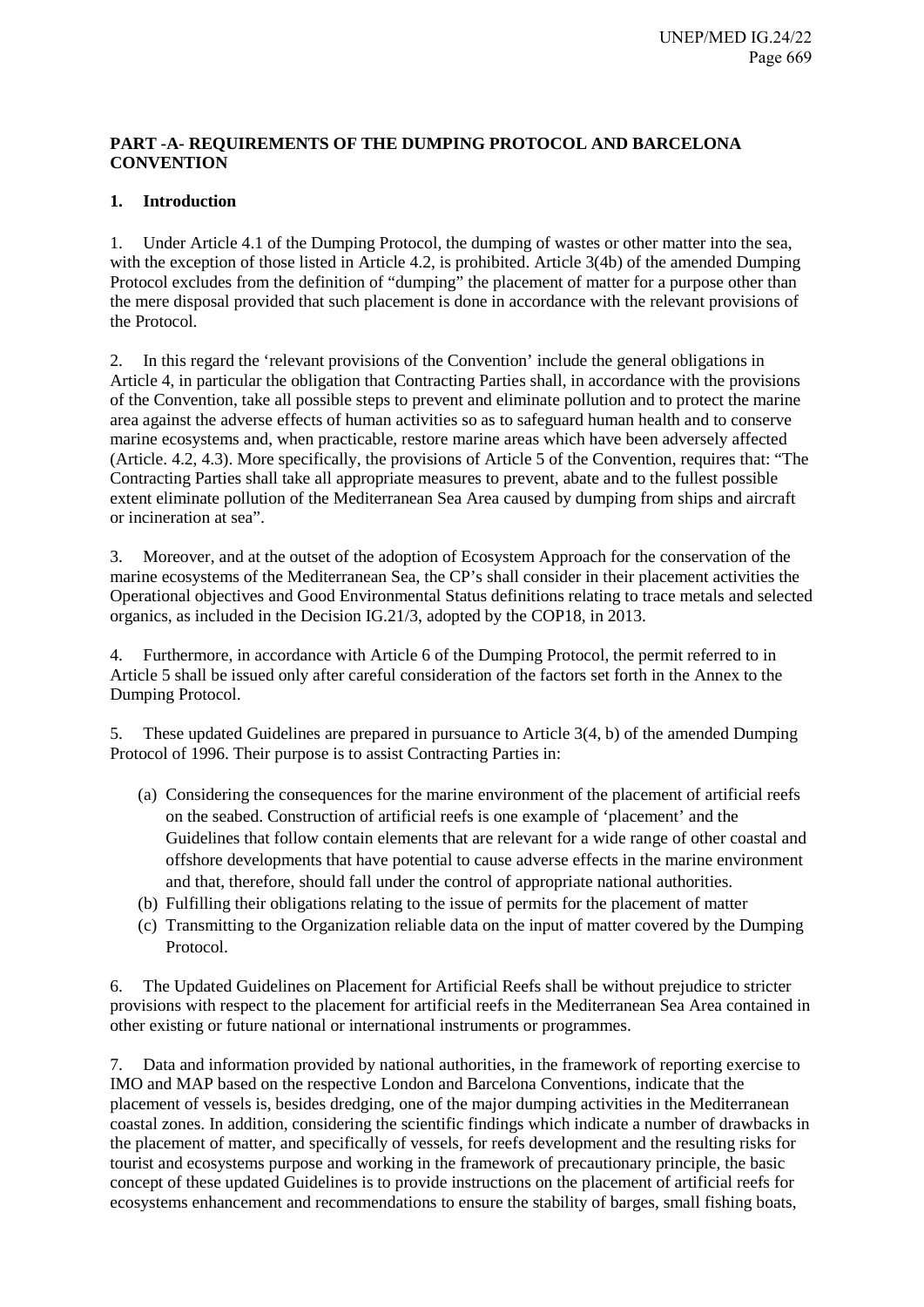tow and tug boats, small ferry boats etc. and, in general all vessels, under 30 m long which are placed at depth of less than 40 m, due to their possible human risks. These updated Guidelines provide as well ample information on placement of vessels in general, and clean-up procedures, which should be implemented before placement of all types of vessels to prevent pollution of the marine ecosystems and to contribute in achieving/maintaining GES in line with the Ecological Objectives 1, 2, 6, 7, 8, 9, and 10 and related GES definitions and targets.

# <span id="page-6-0"></span>**2. Scope**

8. Artificial reefs are used in coastal waters in many regions of the world for a range of coastal management applications. The development of artificial reefs in the maritime area is growing. Among the uses being examined by the scientific community are:

- (a) reduction of flooding and coastal erosion due to tidal waves;
- (b) providing sheltered anchorages for shipping and small boats;
- (c) development of habitat for crustaceans' fisheries (e.g. lobsters), particularly in conjunction with juvenile restocking;
- (d) providing substrate for algae or mollusc cultivation;
- (e) providing means of restricting fishing in areas where stocks or ecosystems are in need of protection;
- (f) creating fish aggregation areas for fisheries, sport anglers and diving;
- (g) replacing habitats in areas where particular substrates are under threat;
- (h) mitigation for habitat loss elsewhere (e.g. consequence of land reclamation);
- (i) production of marine resources.

### <span id="page-6-1"></span>**3. Definitions and Purpose**

9. An artificial reef is a submerged structure deliberately constructed or placed on the seabed to emulate some functions of a natural reef such as protecting, regenerating, concentrating, and/or enhancing populations of living marine resources.

10. Objectives of an artificial reef may also include the protection, restoration and regeneration of aquatic habitats, and the promotion of research, recreational opportunities, and educational use of the area.

11. The term does not include submerged structures deliberately placed to perform functions not related to those of a natural reef - such as breakwaters, mooring, cables, pipelines, marine research devices or platforms even if they incidentally imitate some functions of a natural reef.

12. These Guidelines address those structures specifically built for protecting, regenerating, concentrating and/or increasing the production of living marine resources, whether for fisheries or nature conservation. This includes the protection and regeneration of habitats.

13. Any authorization for the creation of an artificial reef should identify clearly the purposes for which it may be created.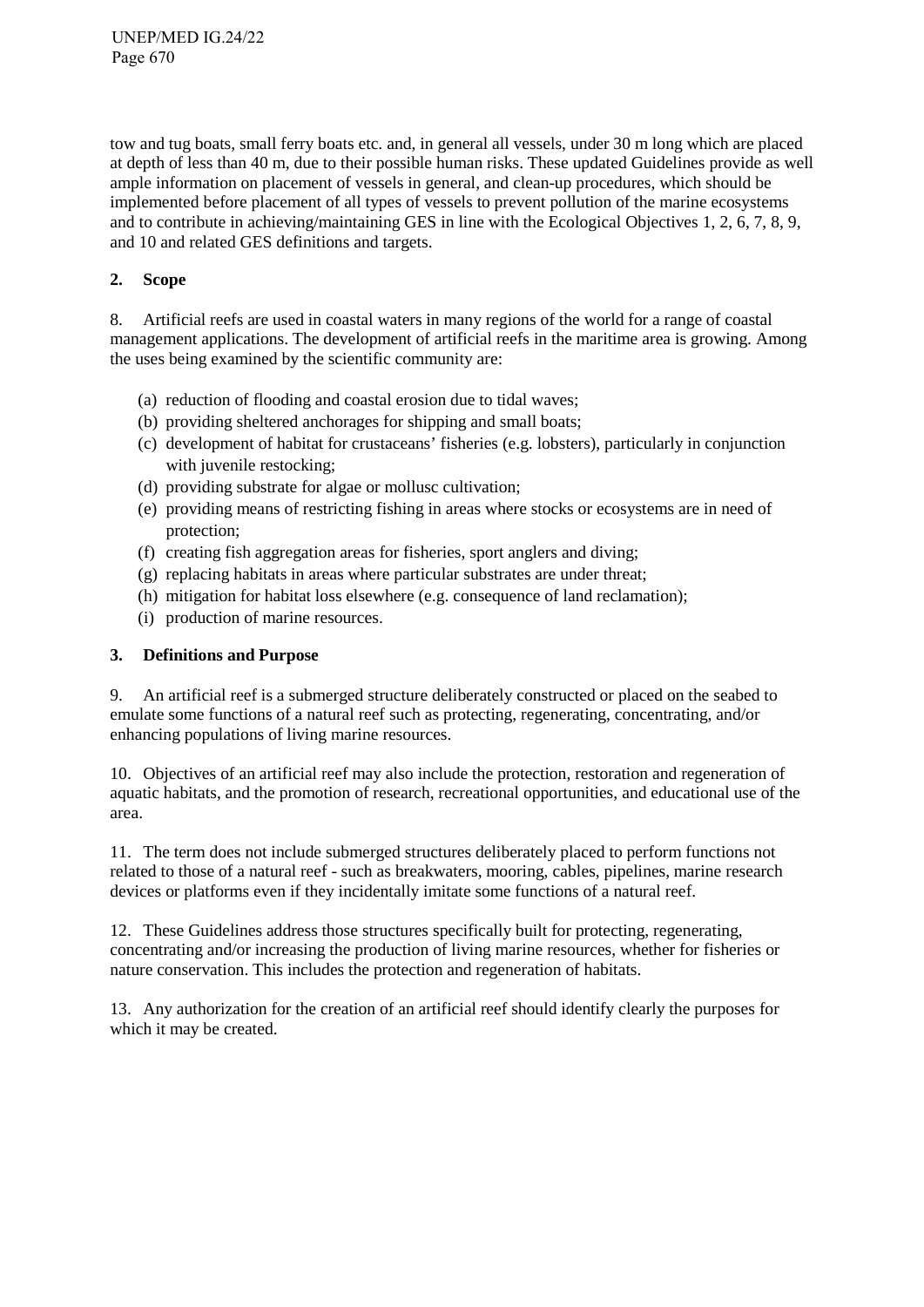### <span id="page-7-1"></span><span id="page-7-0"></span>**PART-B- ASSESSMENT AND MANAGEMENT OF PLACEMENT OPERATIONS AT SEA**

### **1. Requirements for Construction and Placement**

### **1.1 Materials**

14. Artificial reefs should be built from inert materials. For the purpose of these Guidelines, are considered those which do not cause pollution through leaching, physical or chemical weathering and/or biological activity. Physical or chemical weathering of structures may result in increased exposures for sensitive organisms to contaminants and lead to adverse environmental effects.

15. Materials used for the construction of permanent artificial reefs will of necessity be bulky in nature, for example geological material (i.e. rock), concrete or steel. Vessel structures could be placed, under the provisions of the Protocol, provided that the instructions of these updated Guidelines are properly implemented.

16. No materials should be used for the construction of artificial reefs which constitute wastes or other matter whose placement at sea is otherwise prohibited.

### **1.2 Design**

17. Modules for artificial reefs are generally built on land unless they consist solely of natural materials placed in an unmodified form. The materials chosen for the construction of artificial reefs will need to be of sufficient engineering strength, both as individual units and as an overall structure to withstand the physical stresses of the marine environment and not break up, potentially causing serious interference problems over a wide area of the seabed. Artificial reefs must also be constructed and installed in such a way as to ensure that the structures are not displaced or overturned by force of towed gears, waves, currents or erosion processes for their objectives to be fulfilled at all times.

18. Artificial reefs should be designed and built in such a way that they could be removed, if required. The design of the artificial reef should strive to achieve its objectives with minimum occupation of space and interference with the marine ecosystems.

### **1.3 Placement**

19. The placement of artificial reefs should be done with due regard to any legitimate activity underway or foreseen in the area of interest, such as navigation, tourism, recreation, fishing, aquaculture, nature conservation or coastal zone management.

20. Prior to placement of an artificial reef, all groups and individuals who may be affected or interested, should be informed on the characteristics of the artificial reef as well as on its location and depth of placement. They should be given the opportunity to make their views known in due time prior to its placement.

21. The location of a proposed artificial reef and the timing of its construction/placement should be carefully considered by the competent body at an early stage in the planning, especially with regard to:

- (a) distance to the nearest coastline;
- (b) coastal processes including sediment movement;
- (c) recreational areas and coastal amenities;
- (d) spawning and nursery areas;
- (e) known migration routes of fish or marine mammals;
- (f) sport and commercial fishing areas;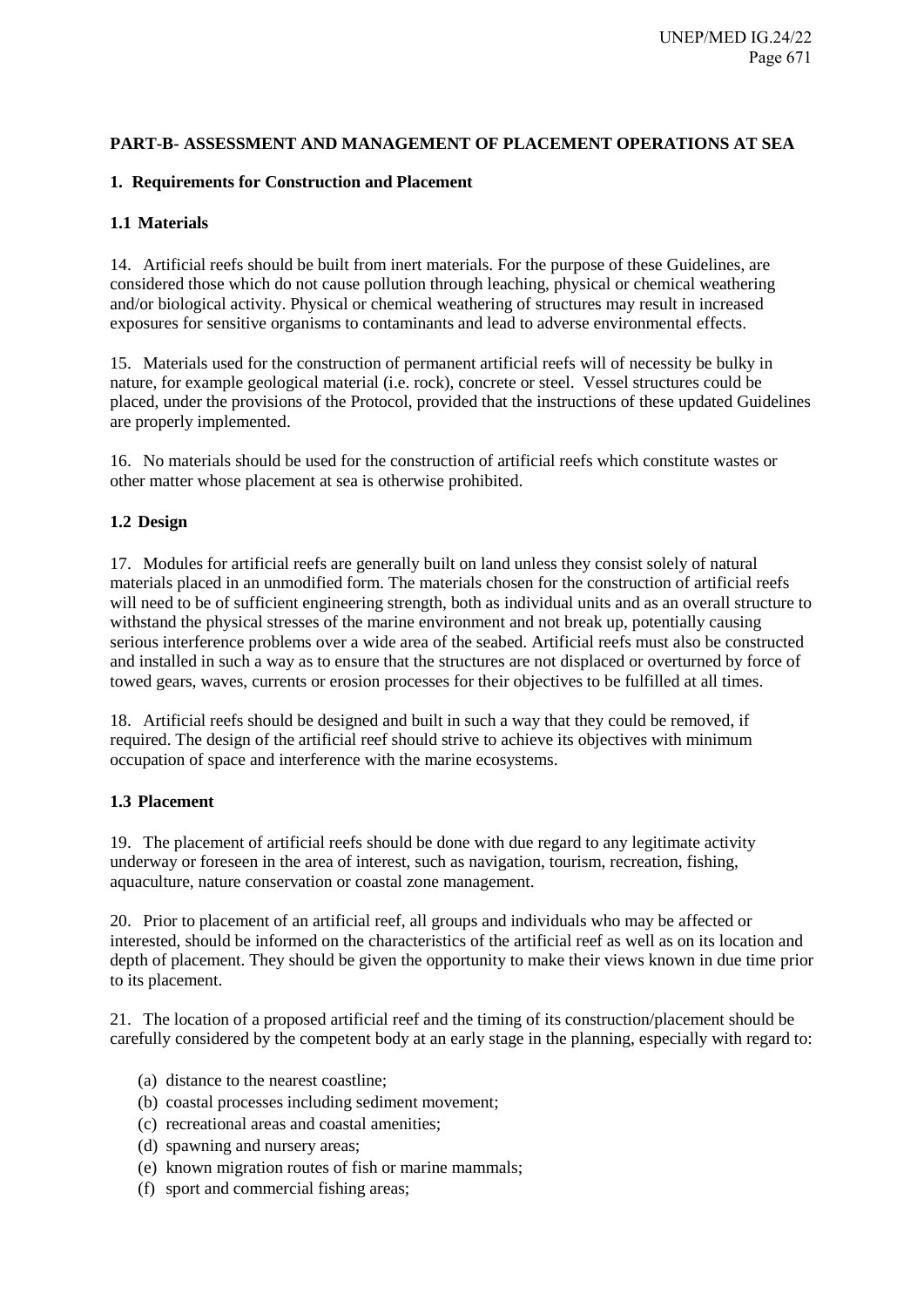- (g) areas of natural beauty or significance cultural, historical, or archaeological importance;
- (h) areas of scientific or biological importance;
- (i) maritime safety, maritime traffic density and ship's routing systems;
- (j) designated marine placement sites;
- (k) old military exclusion zones, including closed dumpsites;
- (l) engineering uses of the seafloor (e.g. potential or ongoing seabed mining, seabed pipelines; undersea cables, desalination or energy conversion sites).
- (m) previous dumping sites in the area

22. While in many cases the aim should be to avoid conflict with the above interests, the management objectives for an artificial reef could be directed specifically at interference, such as discouraging the use of certain types of fishing gear. It will also be important to consider information on the following:

- (a) water depths (maximum, minimum, mean);
- (b) influence on stratification;
- (c) meteorological, oceanographic and hydrographic features of area, based on official data information;
- (d) impact on coastal protection;
- (e) influence of the structure on local suspended solid concentrations.

23. Special attention will be paid to the technical possibility for future physical access to the reef in case of need, notably with regard to its maximum depth, to allow removing or reforming it once placed. In relation to this, placement of artificial reefs in deep sea beds should be avoided.

24. The competent authority to issue the permit should ensure that the position surveyed, depth and dimensions of the artificial reef is indicated on nautical charts. In addition, the authority should ensure that advance notice is issued to advise mariners and hydrographic surveying services of the placement.

### **1.4 Assessment of potential effects-impact hypothesis**

25. Assessment of potential effects should lead to a concise statement of the expected consequences on the marine environment, i.e., the "Impact Hypothesis". It provides a basis for deciding whether to approve or reject the proposed placement option and for defining environmental monitoring requirements.

26. The assessment for placement should integrate information on matter characteristics, conditions at the proposed placement-site(s), proposed placement techniques and specify the potential effects on human health, living resources, amenities and other legitimate uses of the sea. It should define the nature, temporal and spatial scales and duration of expected impacts based on reasonably conservative assumptions.

27. In constructing an impact hypothesis, particular attention should be given to, but not limited to, potential impacts on amenities, sensitive areas (e.g., spawning, nursery or feeding areas), habitat (e.g. biological, chemical and physical modification), migratory patterns and marketability of resources. Consideration should also be given to potential impacts on other uses of the sea including: fishing, navigation, engineering uses, areas of special concern and value, and traditional uses of the sea.

28. All matter may have a variety of physical, chemical and biological effects. Impact hypotheses cannot attempt to reflect them all. It must be recognized that even the most comprehensive impact hypothesis may not address all possible scenarios such as unanticipated impacts. It is therefore, imperative that the monitoring programme be linked directly to the hypothesis and serve as a feedback mechanism to verify the predictions and review the adequacy of management measures applied to the placement operation and at the placement-site. It is important to identify the sources and consequences of uncertainty. The only effects requiring detailed consideration in this context are physical impacts on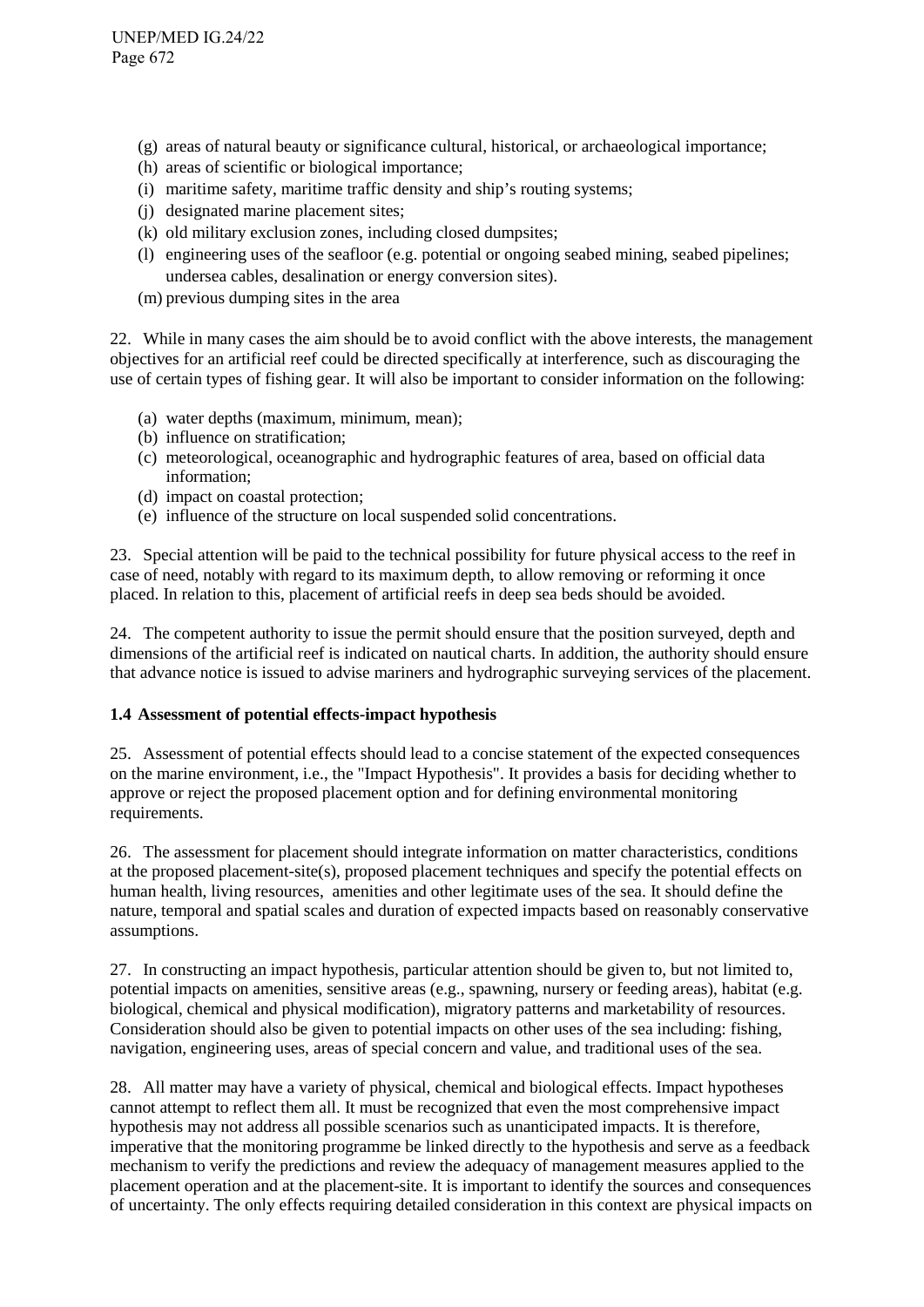biota.

29. The expected consequences of placement should be described in terms of affected habitats, processes, species, communities and uses. The precise nature of the predicted effect (e.g., change, response, or interference) should be described. The effect should be quantified in sufficient detail so that there would be no doubt as to the variables to be measured during field monitoring. In the latter context, it would be essential to determine "where" and "when" the impacts can be expected. Emphasis should be placed on biological effects and habitat modification as well as physical and chemical change. The following factors should be addressed:

- (a) physical changes and physical effects on biota; and
- (b) effects on sediment transport.

30. Whenever an artificial reef placement is intended to be done within the limits of an MPA (either its core or buffer area), a detailed impact assessment specifically intended for that case has to be done.

31. Where the impact hypothesis indicates any transboundary impacts a consultation procedure should be initiated in accordance with Section 2.5.

# **1.5 Scientific Experiments**

 $32.$  Trials involving smaller scale<sup>[1](#page-9-1)</sup> placement for scientific purposes may be required before proceeding with a full-scale deployment in order to evaluate the suitability of artificial reef and to assess the accuracy of the predictions of its impact on the local marine environment. As the use of artificial reefs develops, scientific experiments may be carried out. In these cases, full justification referred to under section 3 of Part A "Definitions and Purposes" may not be possible or necessary.

# **1.6 Management and Liabilities**

33. Authorisations for constructing artificial reefs should:

- (a) specify the responsibility for carrying out any management measures and monitoring activities required and for publishing reports on the results of any such monitoring;
- (b) specify the owner of the artificial reef and the person liable for meeting claims for future damage caused by those structures and the arrangements under which such claims can be pursued against the person liable.

# <span id="page-9-0"></span>**2. Requirements for the authorization of placement at sea of matter**

# **2.1 Requirements for a permit application**

- 34. Any application for a permit has to contain data and information specifying:
	- (a) the purpose for the placement of the artificial reefs,
	- (b) the impact hypothesis, including health and safety considerations,
	- (c) the types, amounts and sources of the matter to be placed;
	- (d) (d) the design which includes selecting appropriate materials and designing the detailed structure, based both on the purpose of the reef
	- (e) the location of the placement site(s) and distance from MPAs and fishing shoals;
	- (f) the history of previous placement operations and/or past activities with negative

<span id="page-9-1"></span><sup>1</sup> In the planning phase for a full-scale artificial reef, scientists usually carry out small scale placement experiments before proceeding with a full-scale deployment in order to evaluate the suitability of the artificial reef and to assess the accuracy of the impacts' hypothesis on the local marine environment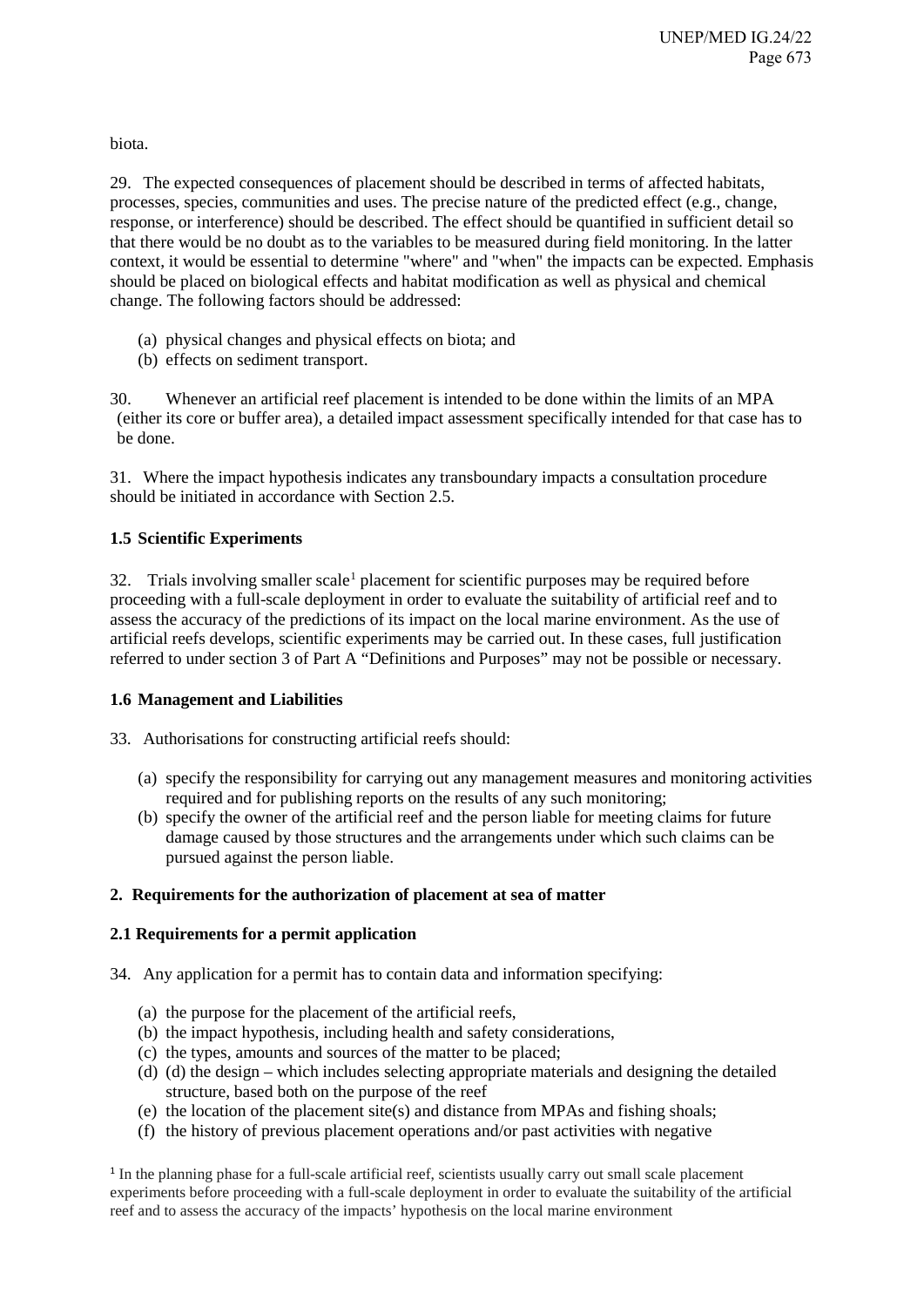environmental impacts;

- (g) risk assessment that includes at least meteo-oceanographic and hydrographic features of the area, maritime safety, environment protection and procedures in case of incidents related to exploitation of the object;
- (h) the method of placement;
- (i) the proposed monitoring and reporting arrangements; and
- (j) the proposed corrective and mitigating measures.

# **2.2 Criteria for the evaluation of a permit application**

35. Artificial reefs should only be established if, after due consideration of all environmental costs and socio-economic aspects (e.g. undesirable impacts or alteration), a net benefit can be demonstrated, in relation to the defined objectives. In such assessment of potential effects (which may have to be a formal environmental impact assessment if major impacts cannot be ruled out) the following steps should be followed:

- (a) Studies should be carried out that yield the information required to assess:
	- i. Possible impacts of the installation of an artificial reef on the indigenous fauna and flora, marine key habitats and the environment of the site and the wider surroundings;
	- ii. The benefits expected to be obtained from the installation of an artificial reef;
- (b) The best alternatives for the design and placement of the artificial reef should be identified. At this stage, the benefits of all options including that of no action should be assessed in relation to their environmental costs and socio-economic aspects;
- (c) Before installing an artificial reef, baseline studies should be conducted to provide benchmark data for the subsequent monitoring of the effects of an artificial reef on the marine environment.

36. Where the comparative assessment reveals that adequate information is not available to determine the likely effects of the proposed placement option, including the potential long-term harmful consequences, then this option should not be considered further. In addition, where analysis of the comparative assessment shows that the placement option is less preferable than other option, a permit should not be issued for the placement.

37. Each assessment should conclude with a statement in support of a decision to either issue or refuse a permit for placement. Opportunities should be provided for public review and participation in the permit evaluation process.

# **2.3 Conditions for issuing a permit**

38. A decision to issue a permit should be based on the elements provided by the preliminary survey. If the characterisation of these conditions is insufficient for the formulation of an impact hypothesis, additional information will be required before any final decision is made with regard to issuing a permit.

39. A decision to issue a permit should only be made where all the impact assessments are complete, taking into account the defined criteria, and where the monitoring requirements have been determined. The conditions set out in the permit should be such as to ensure, in so far as practicable, that environmental disturbance and detriment are minimized, and that benefits are maximized. In this regard, the permit should specify preventive or mitigating and corrective measures aiming at preventing or mitigating a potential impact.

40. Regulators should strive at all times to enforce procedures which ensure that environmental changes are as far below the limits of allowable environmental change as practicable, taking into account technological capacities and economic, social and political considerations. The authority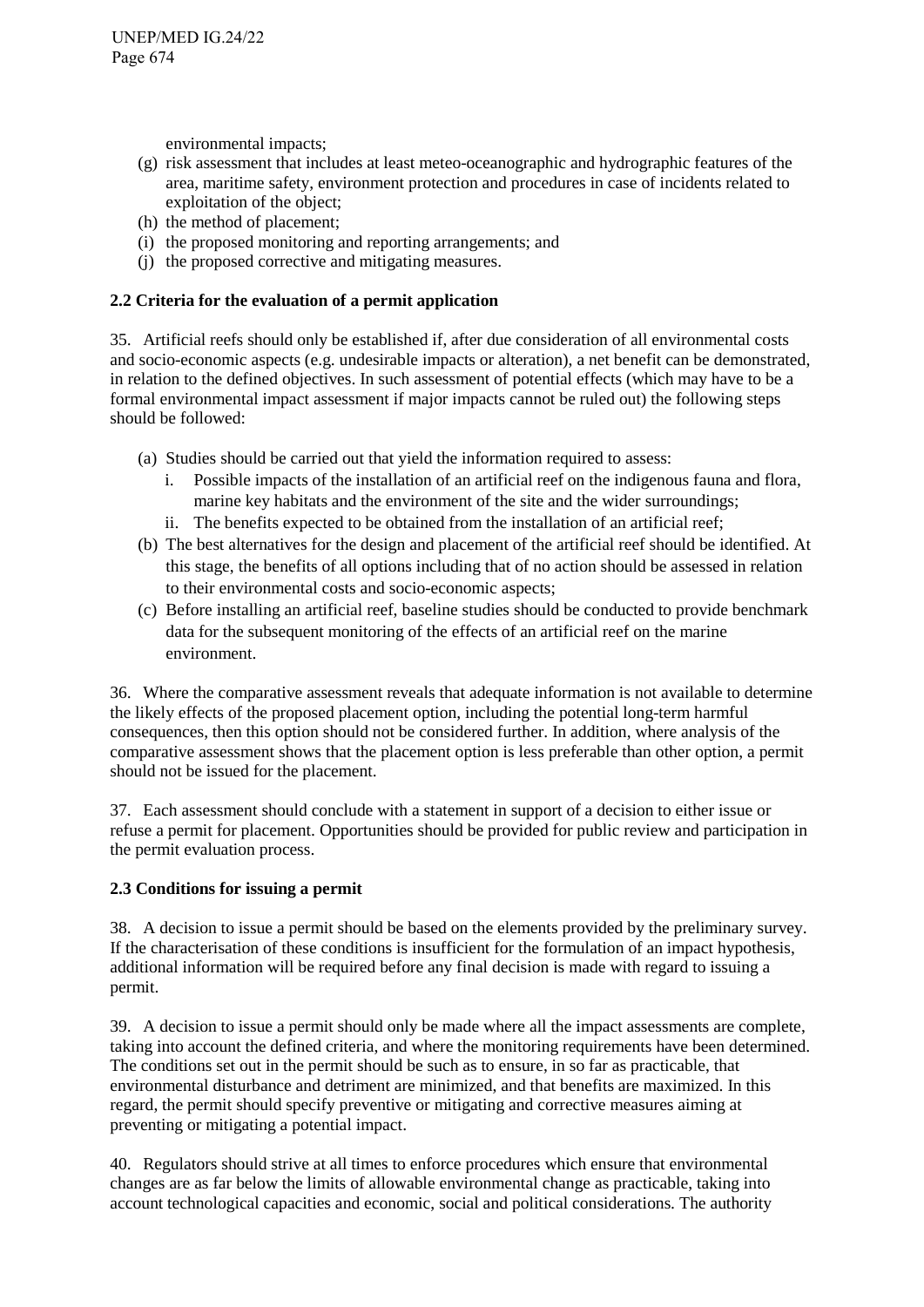responsible for issuing the permit should take into consideration relevant research findings when specifying permit requirements.

### **2.4 Supplemental conditions for issuing a permit for an existing placement site**

41. The issuing of a permit for placement at a site where past placement activities were carried out should be based on a comprehensive review of results and objectives of existing monitoring programmes. The review process provides an important feedback and informed decision-making regarding the impacts of further placement activities, and whether a permit may be issued for further placement on site. Furthermore, such a review will indicate whether the field-monitoring programme needs to be continued, revised or terminated.

### **2.5 Consultation procedure in case of transboundary impacts**

42. With reference to Section 1.4 of Part B and in case the impacts hypothesis indicates any transboundary impacts a consultation procedure should be initiated at least 32 weeks before any planned date of a decision on that question by sending to the Secretariat a notification containing:

- (a) an assessment prepared in accordance with Part B to this Guidelines, including the summary in accordance with Part B of these Guidelines;
- (b) an explanation why the relevant Contracting Party considers that the requirements of Section 1.4 of Part B of these Guidelines may be satisfied;
- (c) any further information necessary to enable other Contracting Parties to consider the impacts and practical availability of options for re-use, recycling and placement.
- (d) MAP Secretariat shall immediately send copies of the notification to all Contracting Parties.

43. If a Contracting Party wishes to object to, or comment on, the issue of the permit, it shall inform the Contracting Party which is considering the issue of the permit not later than the end of 16 weeks from the date on which the MAP Secretariat circulated the notification to the Contracting Parties, and shall send a copy of the objection or comment to the MAP Secretariat. Any objection shall explain why the Contracting Party which is objecting considers that the case put forward fails to satisfy the requirements of Section 1.4 of Part B of these Guidelines. That explanation shall be supported by scientific and technical arguments. MAP Secretariat shall circulate any objection or comment to the other Contracting Parties.

44. Contracting Parties shall seek to resolve by mutual consultations any objections made under the previous paragraph. As soon as possible after such consultations, and in any event not later than the end of 22 weeks from the date on which the MAP Secretariat circulated the notification to the Contracting Parties, the Contracting Party proposing to issue the permit shall inform the MAP Secretariat of the outcome of the consultations. The MAP Secretariat shall forward the information immediately to all other Contracting Parties.

45. If such consultations do not resolve the objection, the Contracting Party which objected may, with the support of at least two other Contracting Parties, request the MAP Secretariat to arrange an ad hoc meeting as appropriate to discuss the objections raised. Such a request shall be made not later than the end of 24 weeks from the date on which the MAP Secretariat circulated the notification to the Contracting Parties.

46. The Secretariat shall arrange for such an ad hoc meeting to be held within 6 weeks of the request for it, unless the Contracting Party considering the issue of a permit agrees to an extension. The meeting shall be open to all Contracting Parties, the operator of the installation in question and all observers to MAP Secretariat. The meeting shall focus on the information provided in accordance with section 1 of Part B of these Guidelines.

47. The chairman of the meeting shall be the MAP Coordinator, or a person appointed by MAP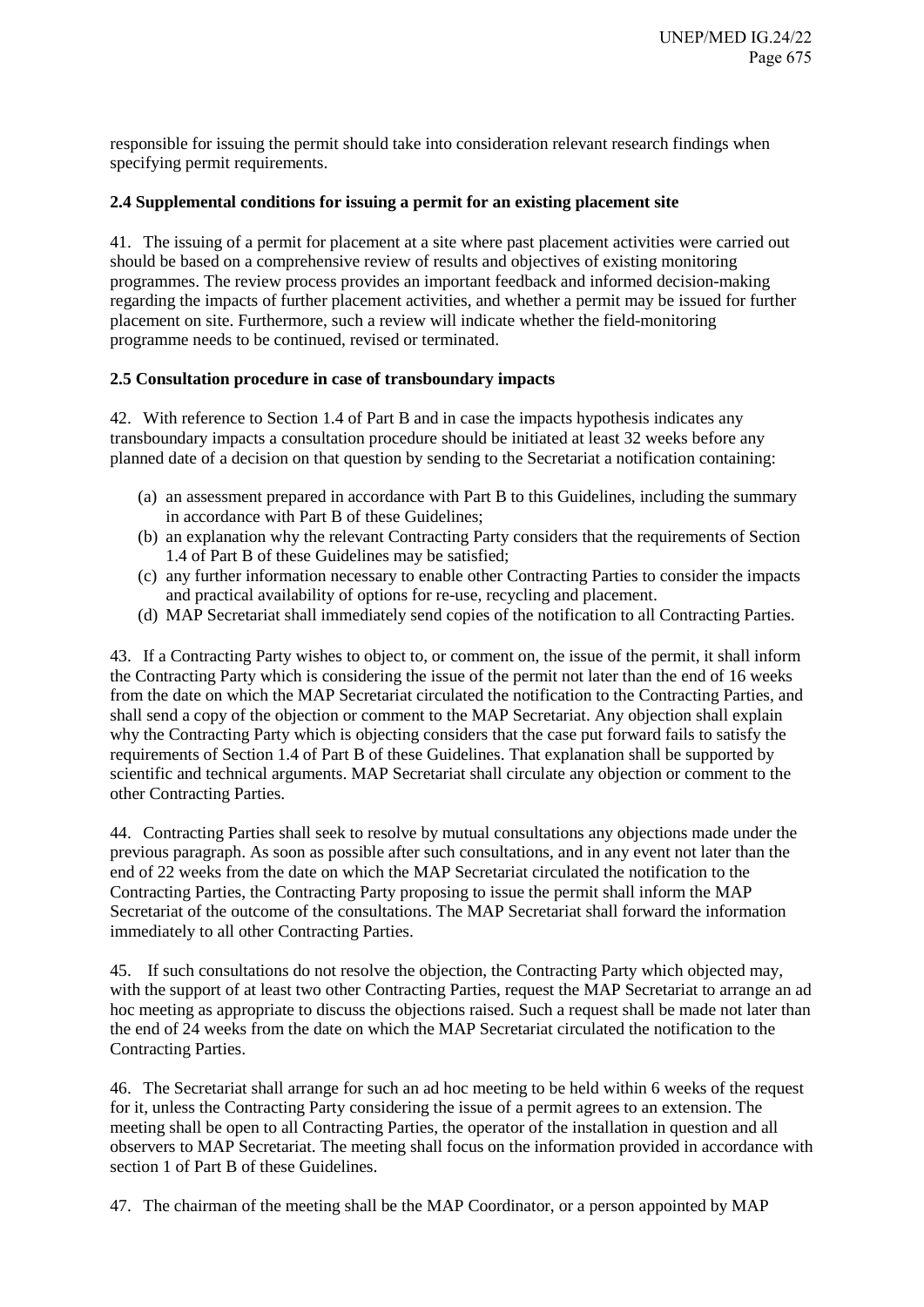Coordinator. Any question about the arrangements for the meeting shall be resolved by the chairman of the meeting.

48. The chairman of the meeting shall prepare a report of the views expressed at the meeting and any conclusions reached. That report shall be sent to all Contracting Parties within two weeks of the meeting.

49. The competent authority of the relevant Contracting Party may take a decision to issue a permit at any time after:

- (a) the end of 16 weeks from the date of dispatch of the copies under paragraph 43 (d) of the consultation procedure, if there are no objections at the end of that period;
- (b) the end of 22 weeks from the date of dispatch of the copies under paragraph 43 (d) of the consultation procedure, if any objections have been settled by mutual consultation;
- (c) the end of 24 weeks from the date of dispatch of the copies under paragraph 43 (d) of the consultation procedure, if there is no request for an ad hoc meeting;
- (d) receiving the report of the ad hoc meeting from the chairman of that meeting.

50. Before making a decision with regard to any permit, the competent authority of the relevant Contracting Party shall consider both the views and any conclusions recorded in the report of the ad hoc meeting, and any views expressed by Contracting Parties in the course of this procedure.

51. Copies of all the documents which are to be sent to all Contracting Parties in accordance with this procedure shall also be sent to those observers who have made a standing request for this to the Secretariat.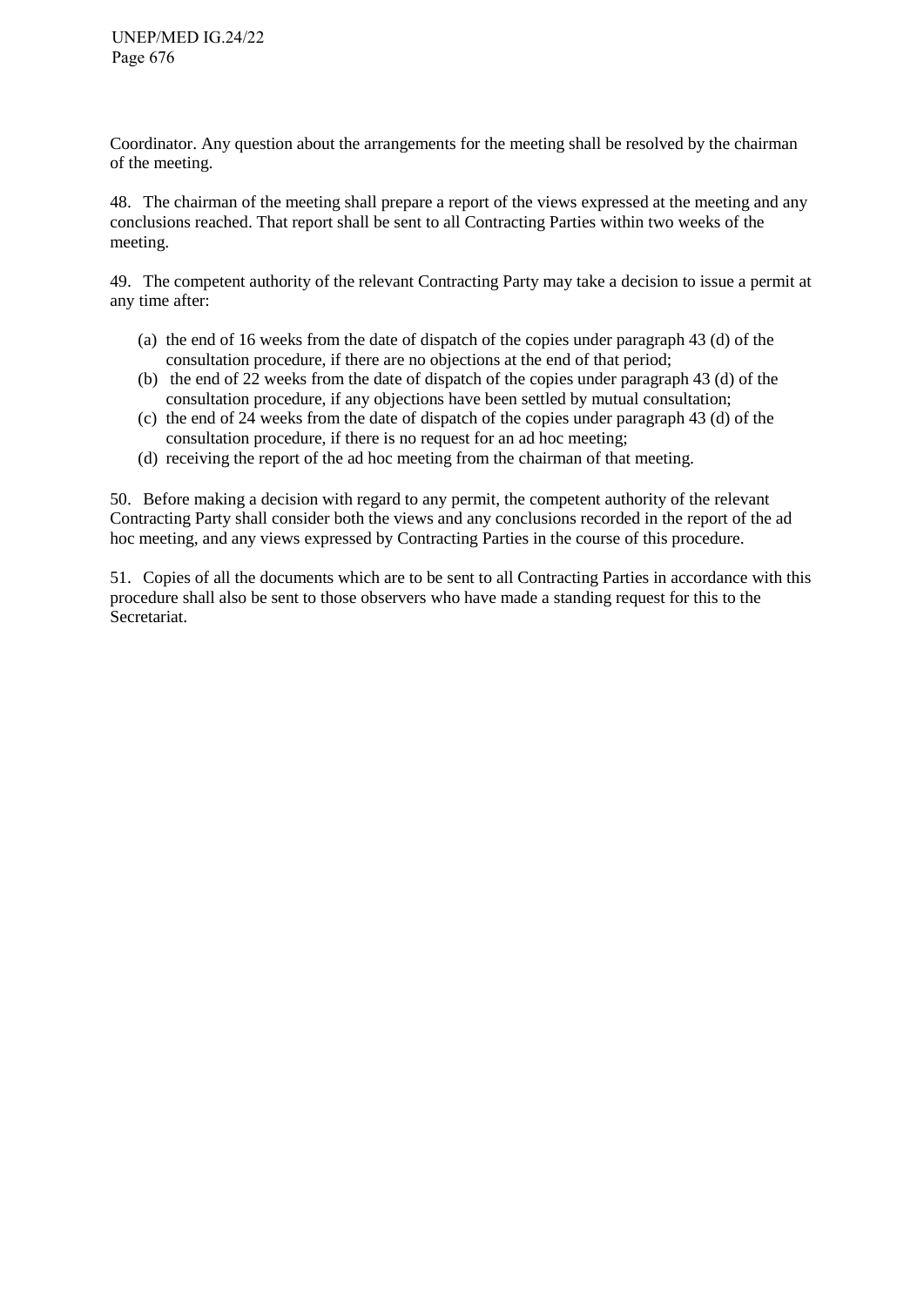# <span id="page-13-0"></span>**PART-C- PLACEMENT OF VESSELS HULL AND SUPERSTRUCTURE**

52. For the purpose of these updated Guidelines, the term vessel applies to the vessel's hull, which is the main body of the vessel and its superstructure, which consists of parts of the vessel that project above her main deck.

53. Placement of vessels should not be permitted by competent national authorities before securing that cleaning has been completed, in accordance with requirements under section 4 of the Part C of these updated Guidelines.

54. Placement of vessels for the creation of artificial reefs is practiced by growing numbers of Contracting Parties in the Mediterranean region. This practice has, in principle, many ecosystems, economic and recreational benefits. Nevertheless, experiences from the Mediterranean region and other part of the world revealed several limitations and drawbacks which make vessels placement practices non beneficial to the marine ecosystems, the economy of coastal municipalities, maritime traffic and creating human health risks. Taking into consideration these facts, these updated Guidelines provide recommendations to the CPs to be consider by national relevant authorities before granting a vessel placement permit. It should be read in conjunction with the Art. 3(4b) of Dumping Protocol and offer guidance, based on observation and experience, on how to perform vessels placement. In this respect it is highly recommended to consider the provision of other relevant international Conventions (such as Hong Kong Convention, Basel Convention etc.).

### <span id="page-13-1"></span>**1. Benefits**

55. Benefits could be summarized, among others, as follows**:** 

- (a) Vessels make interesting diving locations for both recreational divers and technical deep diving mixed-gas users. Vessels are also regularly utilized as angling sites by recreational fishermen and the charter fishing industry.
- (b) Vessels used as artificial reefs, can, alone, or in conjunction with other types of artificial reefs, generate reef-related economic contributions to coastal municipalities.
- (c) Steel-hulled vessels are considered durable artificial reef material when placed at depths and orientations that insure stability in major storm events. Large vessels have life spans as artificial reefs that may exceed 60 years, depending on vessel type, physical condition, location of deployment, and storm severity.
- (d) Reuse of large steel-hulled vessels as artificial reefs may be more economical than scrapping the vessels domestically.
- (e) Vessels, due to high vertical profile, attract both pelagic and demersal fishes. Vertical surfaces produce upwelling conditions, current shadows, and other current speed and direction alterations that are attractive to schooling forage fishes, which in turn attract species of commercial and recreational importance, resulting in increased catch rates for fishermen.
- (f) Vessels, like other artificial reef material, can augment benthic structure which locally increases shelter opportunities and reef fish carrying capacity in locations where natural structure is sparse, or create structure which is more preferable or attractive to certain fish species than locally less complex hard bottom.
- (g) Steel-hulled vessel reefs that are not well publicized, located far offshore, or otherwise difficult to access for fishing and diving because of depth and currents may, if properly sited, provide important refuge for reef fish species. Such vessels can provide important aggregation, shelter, and residence sites for reef fish species that have been traditionally overfished.
- (h) Vessels under certain conditions may provide habitat for spawning aggregations of some managed reef fishes.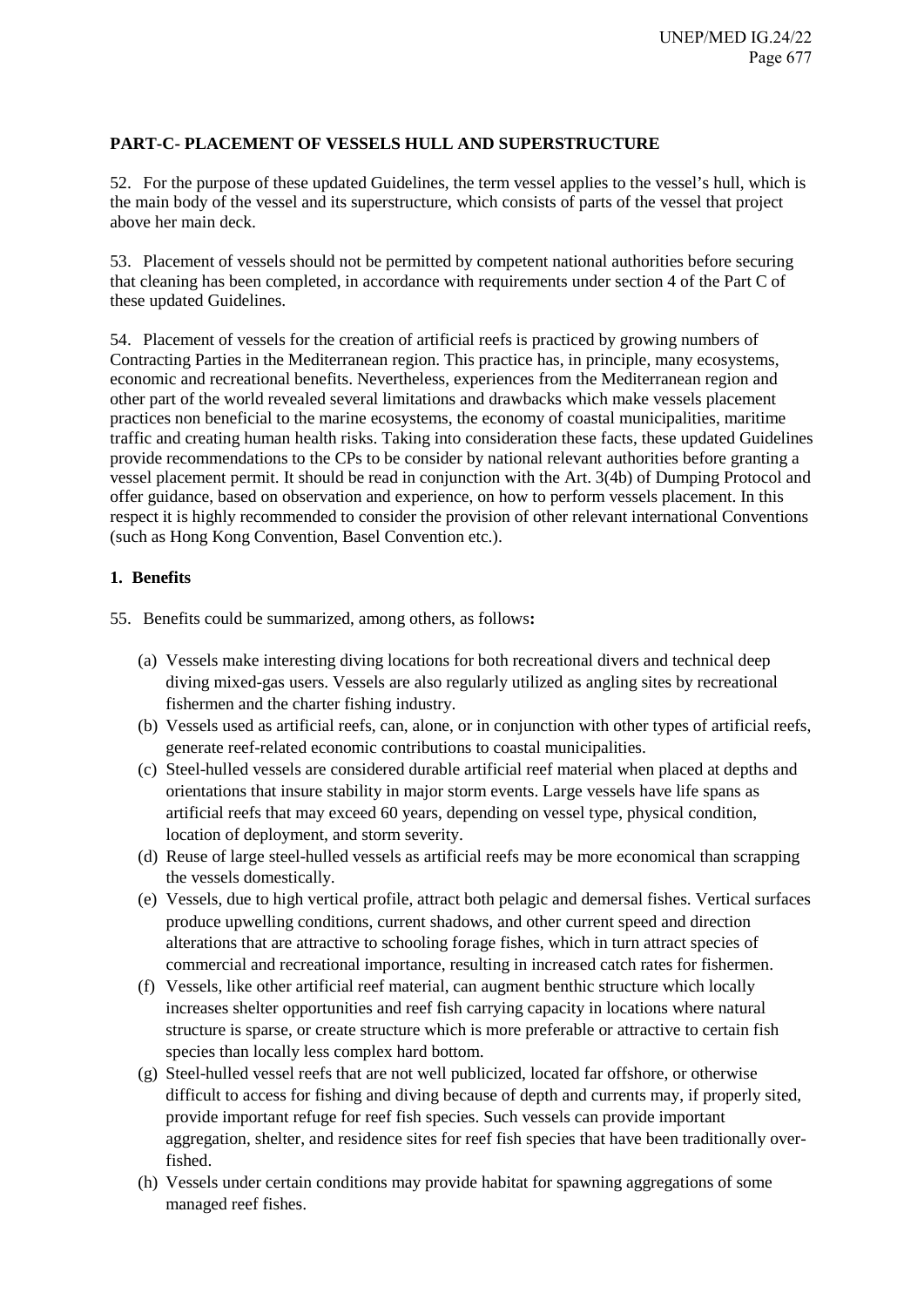- (i) Vessels may provide extensive surface area for epibenthic colonization. This colonization results in the enhancement of lower trophic level biomass at the vessel site.
- (j) Under some circumstances, depending on location and season, some vessels may hold greater abundances and higher biomass of fish species, including some recreationally important species (i.e. snappers), than nearby natural reefs.
- (k) Vessels may reduce anchor damage and other physical damage by directing a proportion of the reef users away from nearby natural reefs. Similarly, vessels provide diving alternatives to natural reef sites where physical damage to natural reefs through anchor damage, grounding, handling, crawling on, specimen collecting, and spear fishing have accelerated deterioration of natural reefs and their associated fauna.

### <span id="page-14-0"></span>**2. Limitations and drawbacks**

56. The literature highlighted number of limitations and drawbacks related to placement of vessels for artificial reefs:

- (a) Vessels were originally designed and utilized for purposes other than artificial reef construction. They can be contaminated with pollutants, including: PCBs, radioactive control dials, petroleum products, lead, mercury, zinc, and asbestos. Hazardous wastes and other pollutants are difficult and expensive to remove from ships. Hazardous material itself, once removed must be disposed of under proper Guidelines without any damage to the environment.
- (b) Damage to private and public property during cleaning operations or subsequent towing, vessels sinking outside of the designated site creating hazards to navigation, and ships damaging natural habitats due to improper deployment or subsequent movement.
- (c) Vessel stability during storms is variable. Vessels placed in shallow depths (less than 50 m) are more susceptible to movement during major storm events than vessels placed at greater depths and local oceanographic characteristics should be taken into account.
- (d) Damage to the structural integrity of vessels sunk as artificial reefs can also occur from storms. However, it should be noted that natural reefs, and some other less durable types of artificial reef structures have also experienced storm damage. Some vessels that may resist significant hull movement in a storm can still experience substantial structural damage. Loss of structural integrity can increase hazards to divers on artificial reefs by creating a disorienting environment or increasing potential for snagging equipment or for physical injury from jagged metal, etc.
- (e) Removal of hazardous materials, pollutants, and other material not authorized for artificial reef disposal under the permit requires additional expense, time, and in some cases special equipment and expertise. The cost to safely place a vessel in the sea as an artificial reef increases as the size of the vessel, number of compartments, void spaces, and overall complexity increase.
- (f) Vessels typically provide proportionately less shelter for demersal fishes and invertebrates than other materials of comparable total volume. This is because the large hull and deck surfaces provide few, if any, holes and crevices. This lack of shelter from predation greatly reduces the usefulness of a ship as nursery for the production of fishes and invertebrates. Also, while a high vertical profile can be attractive to pelagic fish species, unless a vessel hull is extensively modified to allow for access, water circulation and light penetration, most of the interior of the vessel is not utilized by marine fishes and macro invertebrates.
- (g) Use of vessels for artificial reef can result in conflicts between divers and fishermen and any other legitimate use of the sea. Although such conflicts can occur on natural reefs, there is often preferential use of vessels by divers resulting in domination of some vessel reef sites by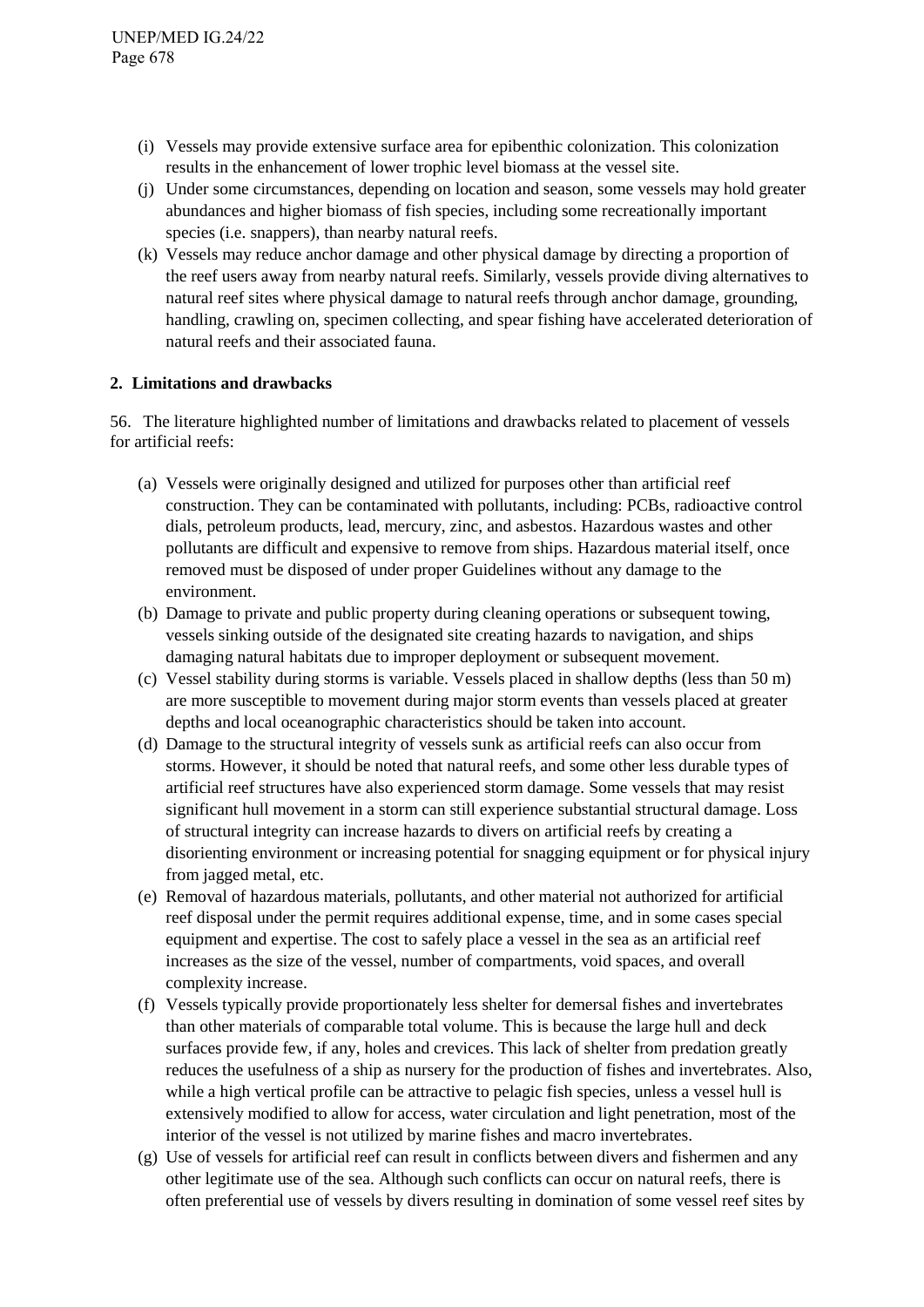diving user groups. This is particularly true in areas with large tourist and resident diving populations that are selectively attracted to vessels sunk in shallow, clear and warm water environments.

- (h) The surface of a steel hull is a less ideal surface for colonization by epibenthos than rocks or concrete. Sloughing of steel, due to corrosion, results in loss of epibenthic animals.
- (i) The placement of vessels has an impact on the integrity of seabed, during the placement operations and their movement during storms.

### <span id="page-15-0"></span>**3. Recommendations and Considerations**

- 57. On the basis of the benefits, limitations and drawbacks it is highly advisable to:
	- (a) The applicant for a vessel placement should ensure the stability of barges, small fishing boats, tow and tug boats, small ferry boats etc. and, in general all vessels under 30 m long which are placed at depth of less than 40 m due to their possible human risks.
	- (b) Recommend a buffer zone of about 450 m between any natural hard and soft bottom occupied by protected species or habitats and vessels deployed as artificial reef material in depths less than 50 m. This safety buffer is based upon documented movement of vessels, or parts thereof, in storm events. At depths below 50 m but less than 100 m, a buffer distance of a least 100 m is recommended. For the purposes of these Guidelines, hard bottom includes living natural reefs such as coral reefs, oyster reefs, worm reefs, and areas of naturally occurring hard bottom or rocky outcrops to which are attached well developed varying biological assemblages such as perennial algal species, and/or such invertebrates as sea fans, bryozoans, sea whips, hydroids, ascidians, sponges, or corals.
	- (c) Literature and regional experiences have demonstrated that it is possible to have a viable artificial reef program without vessels. It is important for managers to assess their objectives when securing a vessel, since cleaning and towing costs, especially when transboundary transport is involved, can be prohibitive.
	- (d) With the rapid increase in recreational sport diving activities in some areas, ship deployment in certain areas may have greater value to the diving industry than to the recreational hook and- line fishery. Vessels deployed in shallow water (18-30 m) are especially attractive to recreational SCUBA divers. If the funding source is fishing license revenues, and the site is dominated by divers, this issue should be considered.
	- (e) If the intent of developing an artificial reef is to provide recreational fishing opportunities with some level of fishing success, while at the same time avoiding user conflict, the combined effect of spear fishing and hook-and-line harvest and liability associated with diver accidents during wreck diving, may lead to a recommendation to sink vessels at greater depths (40 to 100 m).
	- (f) Consider using only those steel hulled vessels which are designed for operating in heavy sea conditions, such as sea tugs, oil rig re-supply vessels, trawlers, and small freighters, which are all structurally sound, the focus should be on structural and habitat complexity of vessels, rather than strictly vertical height or sheer overall length.
	- (g) Some contractors or other organizations tasked with cleaning vessels, or their hired laborers and volunteers have historically not always followed proper hazardous materials and other waste handling and disposal, and/or clean up instructions, including in these updated Guidelines, due to lack of expertise or training, inadequate facilities, equipment and manpower, desire to reduce project time and expenses, or insufficient guidance or over sight provided by the contract or project manager, and focus on removal of salvageable material to the detriment of meeting other cleaning and preparation objectives.
	- (h) All petroleum products, both liquid and semi-solid must be removed from tanks on ships with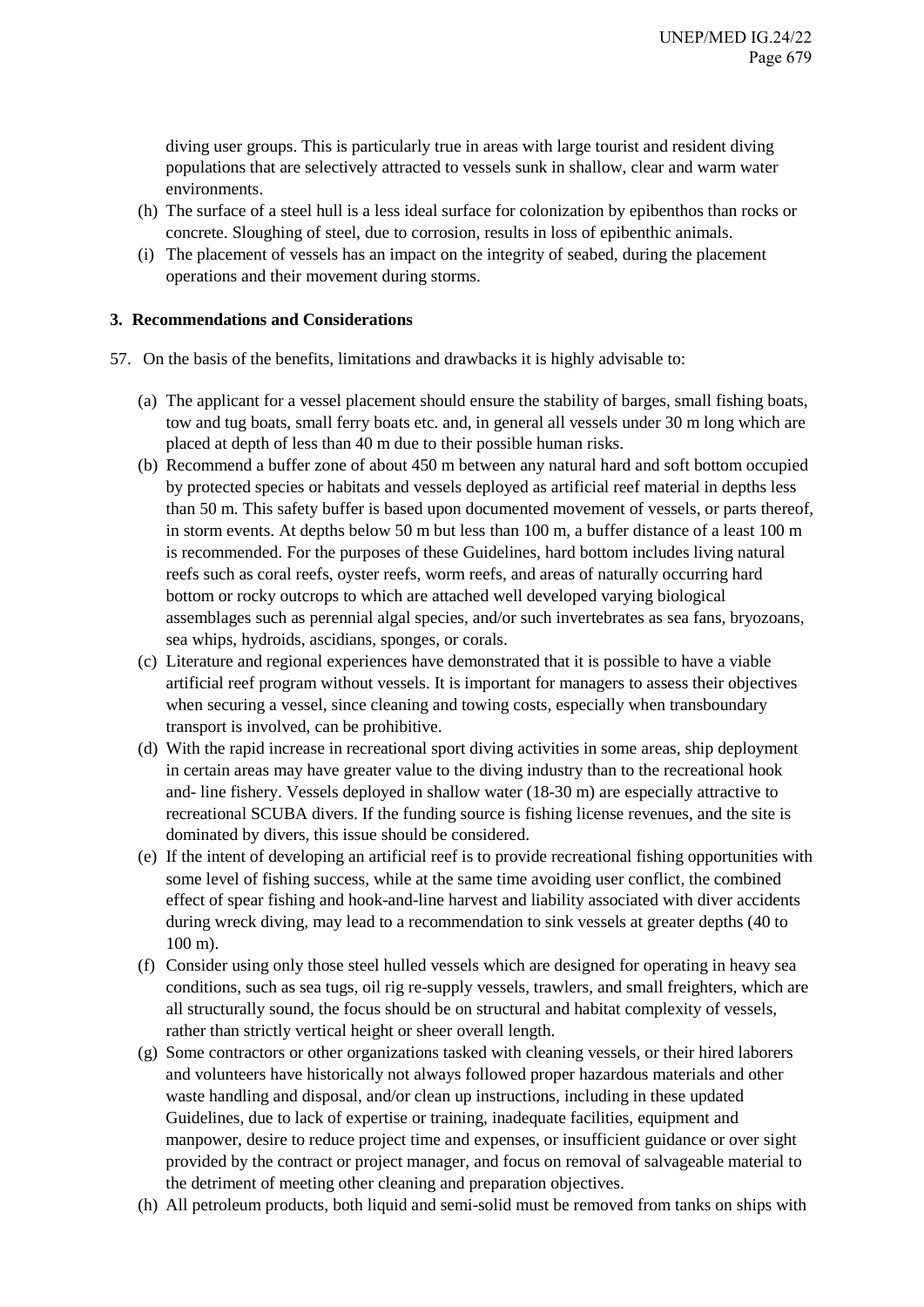follow-up inspection. It is not sufficient to draw the tanks down and then weld the hatch closed. Experience has demonstrated that corrosion of the metal of the ship will eventually release residual fuel into the environment and that relatively small quantities can trigger regulatory and public relations consequences.

- (i) Resistance to a 20-year storm event is a minimum acceptable level of stability. For vessels deployed within approximately 900 m of natural coral reefs, well developed hard bottom communities, or oil and gas infrastructures recommend that the vessel stability requirement at the depth placed increase to resistance to movement in a 50-year storm event.
- (j) Avoid the use of explosives to the extent possible in sinking vessels under 45m in length where alternate sinking methods (opening sea cocks, flooding with pumps, opening up temporarily sealed pre-cut holes, etc.) are feasible. If explosives must be used for sinking larger vessels with many watertight compartments, there should be careful placement by experts of the minimal amount of structural cutting explosives necessary to sink the vessel safely and efficiently. The minimization of vessel damage and the avoidance of harm to marine life are important vessel sinking objectives. Potential impacts to marine mammals, turtles, and fishes should be considered.
- (k) It is important to develop and implement cleaning standards for pollutants known to occur on ships; require testing for PCBs on boats and ships constructed prior to 1975 (when PCB manufacture ended); require an asbestos inspection. Identified asbestos that is secured or encased may be left undisturbed, and in place prior to sinking.
- (l) Liability issues must be recognized and addressed by permittees who are required to provide long-term responsibility for materials on their permitted artificial reef sites, including ships. Demonstration of this responsibility could include liability insurance, posting a bond or other indemnifying instrument to ensure resolution of liability issues associated with the towing, cleaning and sinking of ships on state submerged lands. This liability includes damages caused by movement of the materials during storm events.
- (m) All constraints that may be placed on sinking a ship (i.e. minimum depth, distance from shore, complexity of vessel that may require additional technical assistance, stability requirements, vessel orientation, cost, time involved in project, etc.) should be reassessed, in order to decide early on whether one or more of these constraints will result in a final outcome that will not be successful in achieving the project's objectives.
- (n) It is recommended to establish a national coordinated reefing plan. Prior to the release of any ships under such a program, the national authority should be encouraged to the maximum extent possible to take all necessary steps to ensure the funding of the cleaning, preparation, towing and sinking of vessels in their entirety as a turnkey project, at a location selected by the state reef program designated to obtain the vessel.

# <span id="page-16-0"></span>**4. Vessels Clean up**

58. Suggestions for planning work:

# *a) Gather Information About the Vessel, ship and Boat*

59. Several parts of these Guidelines require that information concerning the vessel, ship and boat be provided to the Designated Authority. If this information is not available, the clean-up organization or the permit applicant will have to develop some or all of the information, which typically come at a significant cost. As a condition of purchase of the vessel, ship and boat, permit applicants should collect from the owner of the vessel, ship and boat the following information and certificates (issued by competent authorities):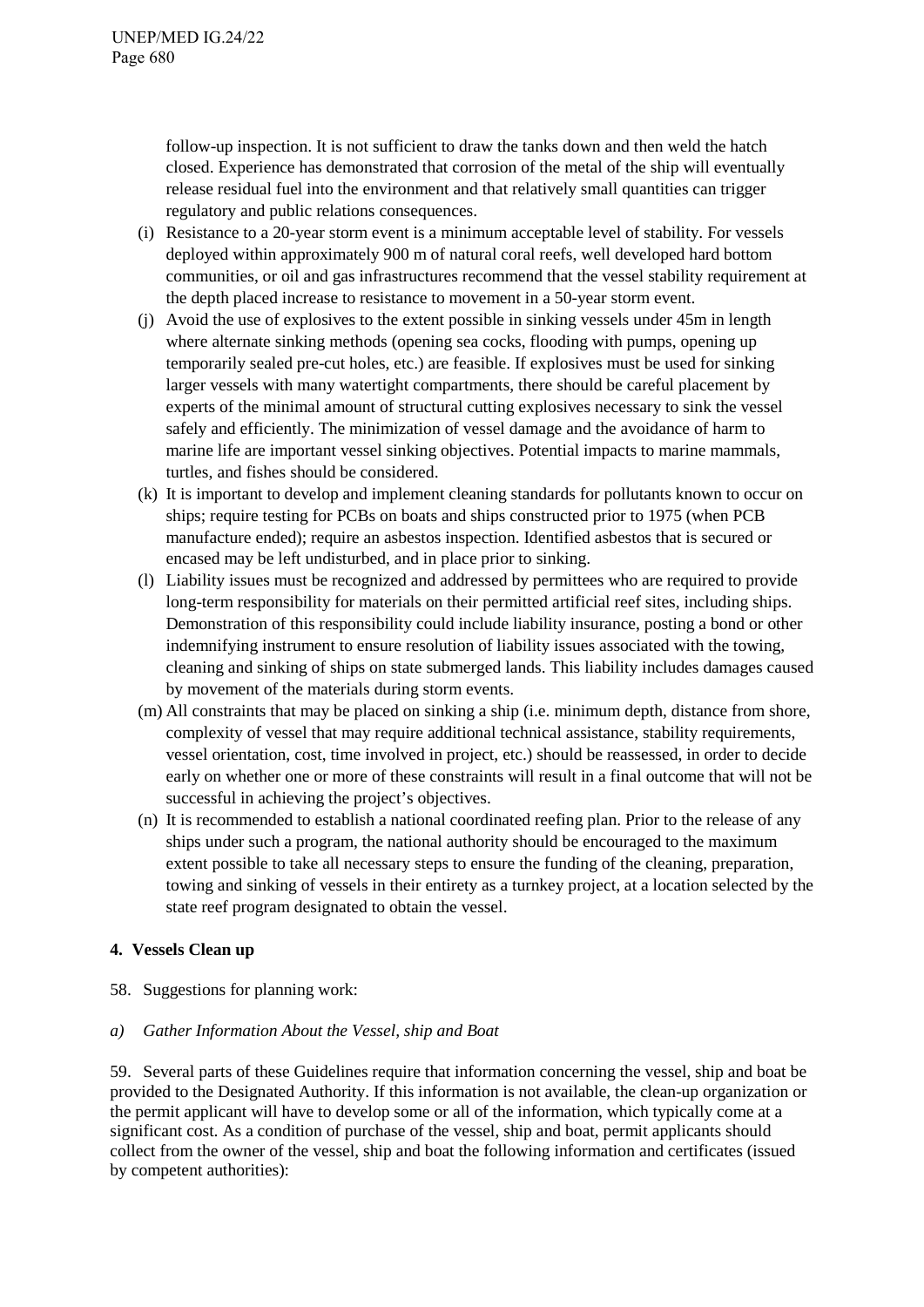- (a) asbestos certificates, indicating that the vessel, ship and boat is asbestos-free, or detailing the location of asbestos remaining in the vessel, ship and boat;
- (b) PCB certificates, indicating that the vessel, ship and boat is PCB-free, or detailing the location of PCBs remaining in the vessel, ship and boat;
- (c) for warships and naval auxiliaries, an "ammunition-free" certificate issued by defence authorities;
- (d) for warships, naval auxiliaries, vessel, ship and boats that have been engaged as research ships, and other vessel, ship and boats that may have carried radioactive materials, a radiation inspection certificate;
- (e) a certificate that refrigerants and halons have been removed from shipboard systems;
- (f) other certificates relating to removal/addition of equipment, components or products;
- (g) information on hazardous materials left in the vessel, ship and boat;
- (h) information on exterior hull paint including paint type, detailed technical information on the paint, and date of application;
- (i) information on machinery, compartment and tank layout, ideally in the form of a general arrangement drawing or firefighting compartment diagram;
- (j) information on the fuels carried and used by the vessel ship and boat;

#### *b) Develop a Work Plan to Reduce Costs*

60. The two main operations (salvage and clean-up) will typically overlap and may proceed in parallel in different sections of the vessel, ship and boat. Experience has shown that it is critical, from an economic perspective, to have a comprehensive plan detailing the activities to be undertaken. Failure to develop and use a plan has in the past, led to several repetitions of the same cleaning operations, or inability to salvage certain components due to access issues or lack of time. As funding for projects is usually finite, it is important for the viability of the project that efforts are not being wasted or opportunities missed to generate funds through salvage. The Designated Authority will not weaken the requirements as set forth in the Guidelines because the applicant or clean-up contractor has not adequately organized the work. Salvage and clean-up operations that could be considered a success from an economic as well as environmental perspective have required an extensive planning effort.

61. In general terms, salvage operations should come first, aiming to minimize debris and contamination with oils or other products that will have to be cleaned-up at a later stage. Experience indicates that a close link is required between the salvage and clean-up effort. Previous salvage operations that have not considered subsequent clean-up operations have resulted in massive cleaning requirements.

62. Clean-up would typically be the last operation in the continuum of activity. In any given section, clean-up would normally start at the highest part of the compartment or tank and proceed downwards to the bilge.

63. The following general principles have been developed from previous efforts:

- (a) deal with the large concentrations of oil and hazardous products early in the operation;
- (b) keep compartments clean and make concerted efforts to avoid spillage during salvage and clean-up;
- (c) consider removing, instead of cleaning, heavily contaminated machinery and piping;
- (d) removal is typically far quicker and allows for less overall effort in clean-up as access is improved and ongoing contamination from drips and seepage is minimized;
- (e) maintain a strong project management presence at the site.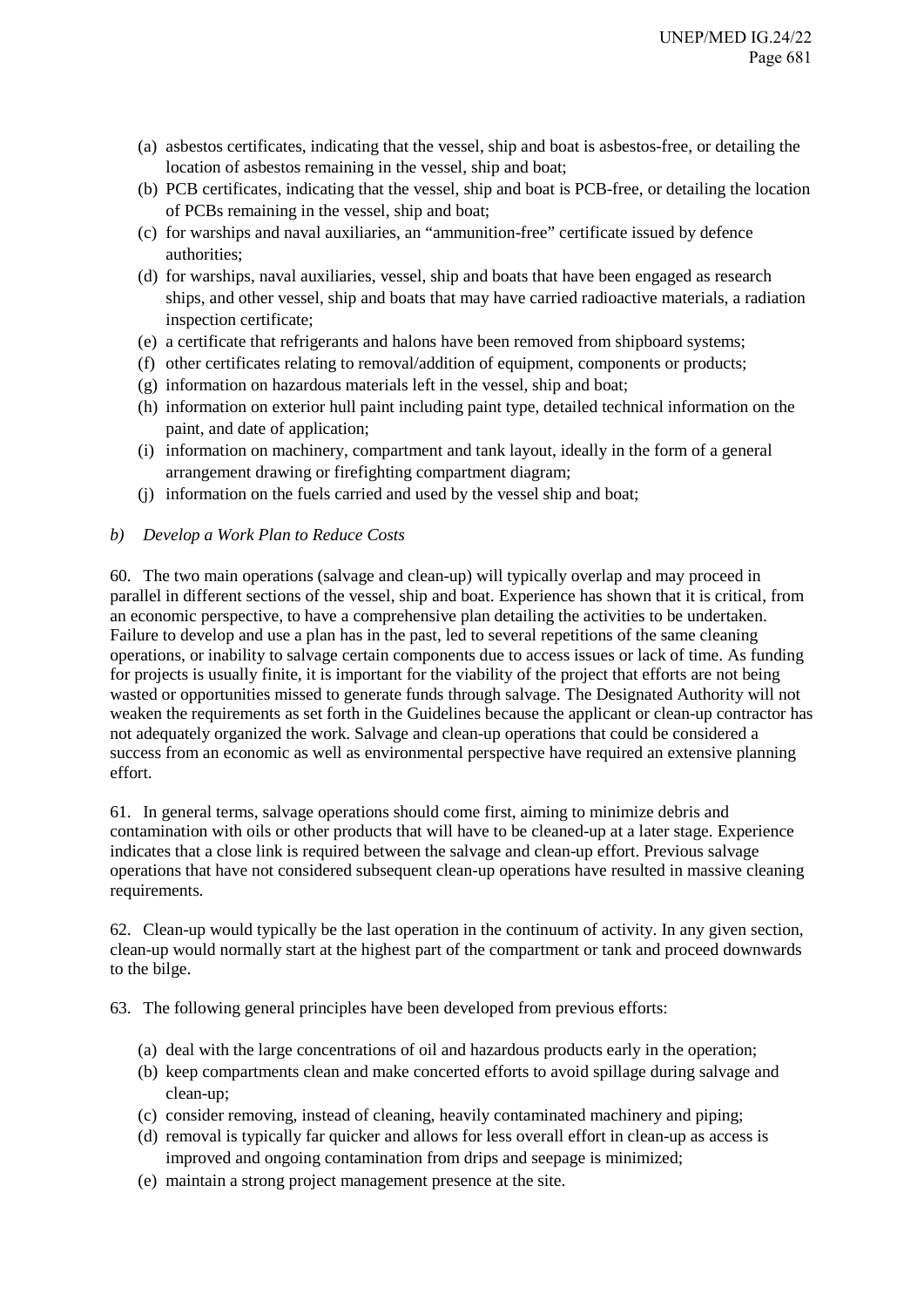### *c) Maintain Security During Clean-up*

64. Security of the vessel, ship and boat and the surrounding site should be addressed in the clean-up and salvage plan. Experience indicates that security issues are not static and need constant attention over the life of the project. However, to assist applicants and ensure the safety, it is recommended that the following issues be addressed:

- (a) public safety: Vessel, ship and boat undergoing salvage operations are dangerous sites. The public must be prevented from accidentally or casually accessing the interior of the vessel, ship and boat and the clean-up site.
- (b) salvage security: This is closely linked to the public safety issue. Inevitably, some members of the public will actively seek to gain illegal entrance to the site and vessel, ship and boat. This security issue requires constant vigilance and repeated assessment.
- (c) -liability insurance should also be considered
- (d) -environmental liability: Some of the material removed from the vessel, ship and boat could become a significant environmental liability if it were to be mishandled, disturbed or spilled. Material should not be allowed to accumulate at the site. Personnel involved in clean-up and salvage operations must be aware of environmental due diligence responsibilities.
- (e) It is highly recommended that a secure lock-up (for tools, valuable salvage items, items that are potentially hazardous, etc.) be made available.

### *d) Prepare for Inspections*

65. Under normal circumstances the responsible of the Designated Authority will require a minimum of three weeks' notice to arrange an inspection. It is expected that two inspections will be conducted, with all deficiencies being corrected for the second and final inspection. If subsequent inspections are required these will likely involve further expenses being charged directly to the permit applicant.

66. The inspection team will consist of the responsible of the Designated Authority, plus any necessary specialist support staff. The permit applicant should ensure that the senior personnel from the clean-up team, and the salvage team, if it is a different organization, are onsite for the inspection(s). These personnel should accompany the Designated Authority during the inspection to allow full insight into any findings. The Designated Authority may, but is not obliged to, make suggestions concerning the clean-up effort. Where it is possible to correct minor findings during the course of the inspection, the Designated Authority may, if time allows, re-inspect the particular finding.

67. Special attention needs to be given to questions of access and personnel safety. The Designated Authority needs to inspect every part of the vessel, ship and boat without incurring undue personal risk.

### *e) General notes on salvage and recycling*

68. A notable portion of most vessel, ship and boats is normally economically salvageable. Items that have been salvaged and sold intact in previous clean-up and salvage projects include diesel generators and associated equipment, various types of lockers, anchors and chain, watertight hatches and doors, furniture, and certain galley equipment. Valves, especially those of large diameter, are a further potential source of revenue. Depending on the rated voltage and frequency employed in the vessel, ship and boat, motors may be a further source of revenue. The difference between "used" value and scrap value can be significant. Salvage and clean-up contractors are encouraged to actively seek markets for used equipment and outfit items.

69. Equipment that has no current market may still have scrap value based on the raw material.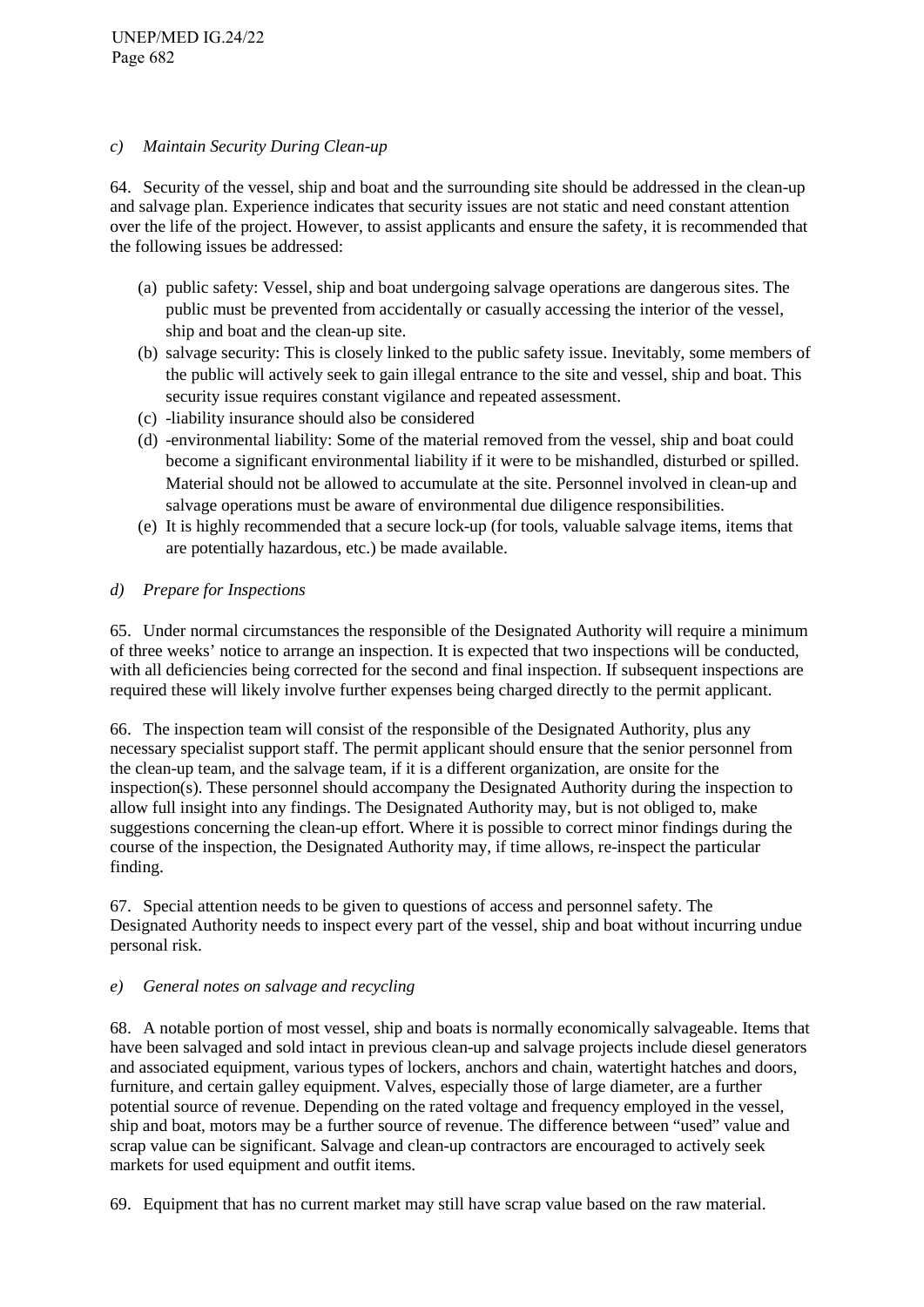Commonly found metals that are salvageable include:

- (a) Bronze: This metal is typically cast, and is found in propellers, valve bodies, cooler bodies, and various machinery castings.
- (b) Brass: Brass is typically found in machined form. Items likely to be found in a vessel, ship and boat include tube plates in coolers, small valves, decorative fittings, flush-deck covers for valves, and various machinery components.
- (c) Copper-nickel: Copper-nickel is used extensively in seawater piping systems and is commonly used as tubing material in coolers and condensers. Both 90-10 (most common) and 70-30 grades have been in use in the marine industry.
- (d) Aluminum: Most aluminum is in sheet, plate or stiffener form. It may be found in a wide variety of outfit items including lockers, desks, bunks and shelving. Structural aluminum has been used in some vessel, ship and boats to minimize top weight, and is commonly found in masts and deck-houses.
- (e) Copper: Copper is found in electrical cables, small diameter tubing (pressure gauges), motors, generators, and miscellaneous electrical fittings. Copper salvage is generally a break-even process in economic terms.
- (f) Stainless Steel: Stainless steel is most commonly employed in sheet or plate form and is found in food preparation and serving areas, medical facilities, upper deck lockers, and some exterior fittings.

Although steel is not generally economical to salvage, in many instances it will be cheaper and more effective overall to remove and recycle steel piping and equipment. This is a particularly effective strategy where the effort to clean the material in-situ is significant, or the material would cause access problems for the clean-up effort.

# *f) General notes on personnel safety during clean-up and inspections*

70. Clean-up and salvage contractors are advised that their activities in the vessel, ship and boat and at the surrounding site will be subject to national requirements.

### *g) Notes on vessel, ship and boat stability during clean-up and transits*

71. Operations associated with salvage, clean up and diver access have the potential to adversely impact vessel, ship and boat stability. This can be an important issue, especially if the vessel, ship and boat have to be moved to its sinking location. Failure to consider intact and damaged stability during operations could result in premature and uncontrolled capsizing and/or sinking of the vessel, ship and boat. This situation is entirely preventable.

72. Organizations embarking on SCUBA diving attraction projects are advised to obtain the services of a naval architect who is provincially registered to practice as a Professional Engineer, to review salvage plans and serve as a stability consultant.

73. Issues that need to be considered during the planning phase include, inter alia:

- (a) Weight Removal: Weight removal will impact on the center of gravity, and hence the stability, of the vessel, ship and boat. In general terms, weight removed low in the ship (ballast bars, bilge piping, etc.) has an adverse impact on stability while weight removed high in the ship has a positive impact on stability.
- (b) Hull Openings: Hull openings are often required for salvage efforts, but they do present a risk of flooding. Hull openings should be well above the water line. Permit applicants must consider carefully hull breaches, especially if the vessel, ship and boat must be moved after hull openings are made.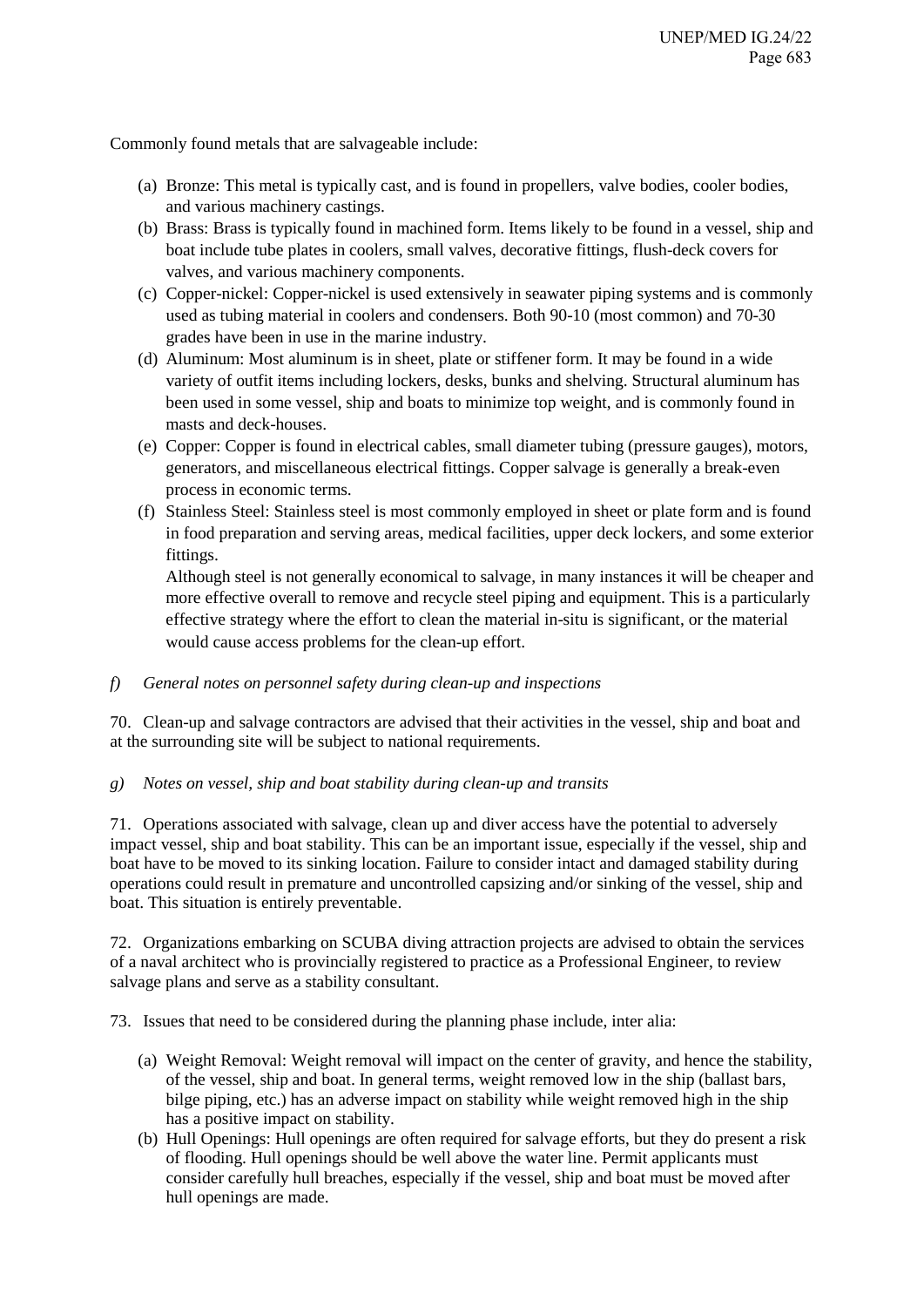- (c) Natural roll, list, loll, and the possibility of encountering higher sea states must be borne in mind by the permit applicant.
- (d) Watertight Integrity: Internal watertight integrity may not be at initial design Guidelines at the time of vessel, ship and boat disposal and is often further compromised by salvage activity.
- (e) Free Surface Effects: Free surface may be an issue if fluids are allowed to accumulate in bilges, or if tanks are kept in a partially full condition. Stability of the vessel, ship and boat should be considered as an integral part of the salvage and clean-up plan. The permit applicant must continuously be aware of vessel, ship and boat stability conditions and be prepared to take action to improve vessel, ship and boat stability when required.

### *h) Tank cleaning*

74. Here are several accepted and widely used methods to clean fuel and oil tanks. The best method to use will depend on the type of hydrocarbon in the tank, the amount of residue in the tank, and the extent of any hard or persistent deposits and residues. In general, lower quality fuels will require more cleaning effort. Similarly, tanks for dirty or water-contaminated oil will require more cleaning effort.

75. When cleaning tanks, the factors that need to be considered are the Guidelines requirements, the machinery and resources available, and the method or facilities available to deal with cleaning residues. It may be necessary to experiment with several cleaning methods to find one that will work in the particular circumstances. Where cleaning is expected to be complex or difficult the permit applicant should consider securing the services of a professional tank cleaning contractor. Options for cleaning tanks include, inter alia:

(a) mechanical cleaning

76. Mechanical cleaning involves mechanical removal of sludge and remaining fluids and wiping down all surfaces with oil absorbent material. Although costly in terms of manpower, it does limit the spread of contamination and minimize production of fluids which are expensive to dispose of.

(b) steam or hot water washing

77. This method is quite effective, although it requires special equipment and generates large volumes of oily water. If this method is contemplated, the organization should have a plan to deal with the oily water that complies with local regulations and the National Shipping Act. Surfactants (or soaps) are not recommended, as they tend to emulsify any oil present and make the oily water exceptionally difficult to treat. This would likely drive disposal costs higher than necessary. In tanks where deck heads and sides are reasonably free of contamination, pressure washing can cause significant contamination of these otherwise clean surfaces through splashing, misting, and carry-over.

(c) solvent washing

78. Solvent washing may be an option where exceptionally tenacious deposits or films are encountered. Note that the used solvent will require subsequent removal and all of the liquid product generated will require special handling and disposal. In isolated cases, especially where low grade fuels have been stored, it may be necessary to resort to more advanced tank cleaning methods such as ultrasonic or special solvents.

79. It may be advantageous to employ all three methods in any given vessel, ship and boat, depending on the nature and location of the contamination. In general, mechanical cleaning would be the first method to try, followed by steam/hot water washing, then solvent washing in exceptionally difficult cleaning situations.

80. Whichever method is employed, the effluent and waste must be collected and treated. Large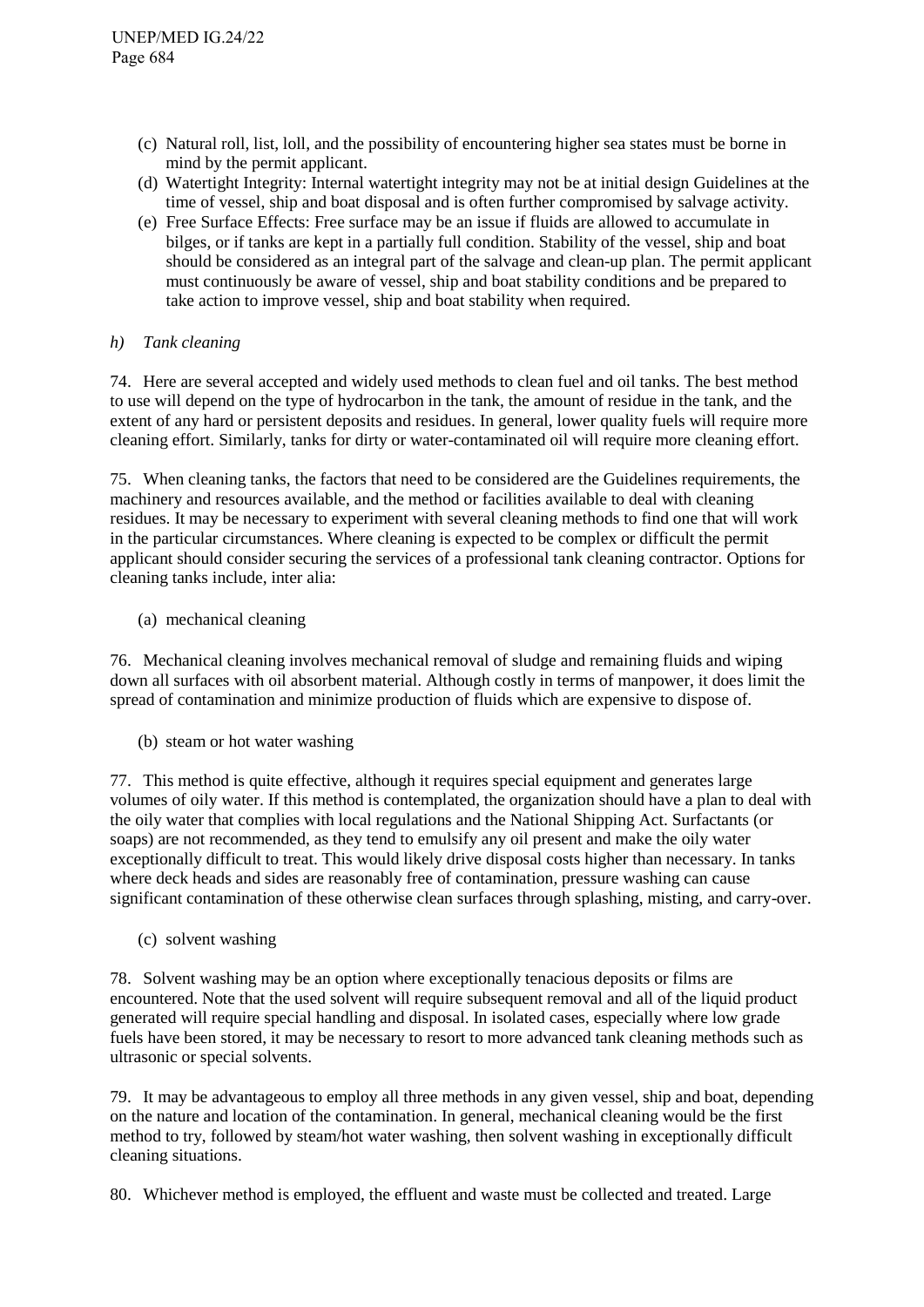volumes will require the services of a pumper truck while smaller quantities may be handled in barrels. Care must be exercised in transfer operations to avoid spills. If large quantities of oil or oilcontaminated liquids are to be transferred the use of a boom around the vessel, ship and boat should be considered.

# *i) Cleaning compartments with bilges*

81. Cleaning bilges is frequently complicated by poor access caused by piping, gratings, and equipment. During the planning phase the clean-up contractor should consider the access issue carefully. In many cases it is cheaper and easier to remove interference items (especially when they themselves are dirty or contaminated) than it is to attempt to clean the items and the adjacent bilge.

82. Bilges, once clean, are very vulnerable to recontamination. Contractors should be aware of the following types of situations which have given rise to problems in the past:

- (a) Piping, valves and fittings in hydrocarbon systems will continue to weep for some time after initial draining. These drips can - over a quite short period of time - lead to a significant rework effort. Drips should be captured whenever possible;
- (b) Containers used for clean-up are vulnerable to tipping, especially in the uncertain footing and poor lighting conditions often found in vessel, ship and boats undergoing sinking preparation. Buckets should be removed as they are used, or if they are employed for catching drips, emptied regularly;
- (c) Water should not be allowed to enter bilges unless it is part of a planned clean-up campaign. Water generally complicates clean-up of bilges as the water must be handled as oily wastewater. In general, the approach and methods for cleaning bilges is the same as for cleaning tanks.

# *j) Dealing with piping and fittings*

83. Contractors should identify those pipes and fittings that contain fuels, oils and oily water as part of the planning activity. If ship's drawings are not available, it will be necessary to develop this information on site. Authority will generally assume that piping has contained hydrocarbons unless the piping is clearly identified as being part of a non-hydrocarbon system, or there is clear evidence to indicate that the piping was not part of a hydrocarbon system (e.g. sea water piping to coolers, fresh water piping to domestic spaces). As per the Guidelines, piping in the bilge will be assumed to be contaminated with oil until proven clean.

# *k) Cleaning fitted machinery*

84. Cleaning fitted machinery is a lengthy and difficult process. Whenever possible, fitted machinery should be sold into the used machinery market or removed for recycling.

85. The general approach to cleaning diesel engines/generators, gearboxes, compressors, etc. is similar. The clean-up plan should identify the fluids and other contaminants in the machine to be removed. Care should be exercised to capture fluids to avoid further clean-up effort. Fluid types should not be mixed, as this may increase disposal costs. Large reservoirs of fluids should be drained first, followed by smaller accumulations in machinery housings, piping, and fittings. The force of gravity will assist in collecting the fluids over a period of time, and the clean-up plan should allow for an adequate drainage period. The precise period required will vary with internal machinery clearances, length and size of piping, fluid viscosity and temperature. As weeping of oils and fuels will continue for several days or weeks, clean-up plans should recognize the requirement to catch the seepage during this period so as to minimize collateral contamination of bilges, decks, piping bundles, etc. General guidance for specific equipment follows.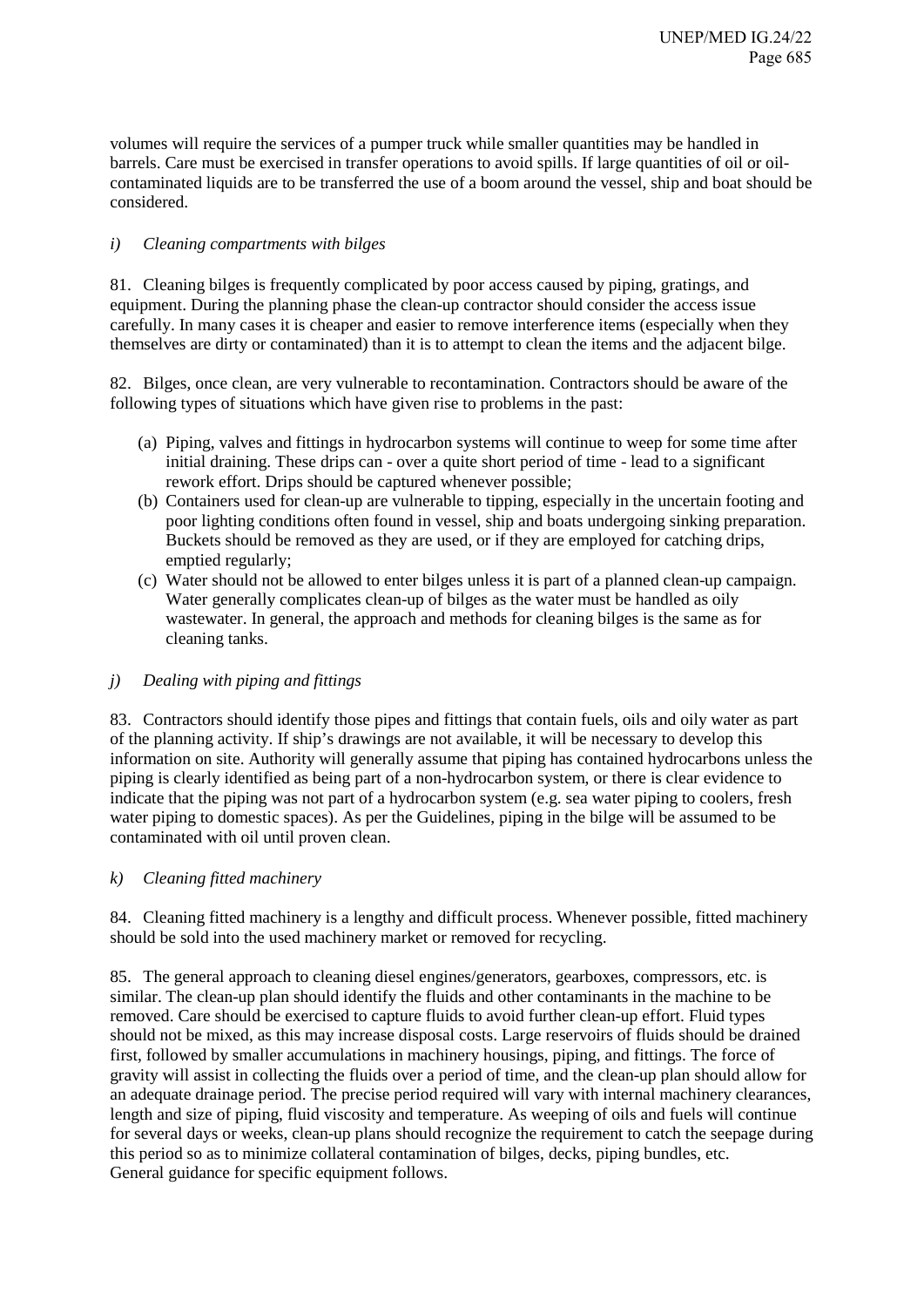### *l) Combustion Engines*

86. External Oil System: Drain the sump. Identify all external oil lines, coolers and other fittings. Open and drain these items. After draining, consideration should be given to removing these items from the vessel, ship and boat to prevent oil weeping from connections. Remove all oil filter and strainer elements, pressure gauges and gauge lines.

87. Fuel System: Remove fuel injectors. Identify all external fuel pressure lines, return lines and fittings. Open and drain these items. After draining, consideration should be given to removing these items from the vessel, ship and boat to prevent fuel weeping from connections. Remove all fuel filters and strainers, pressure gauges and gauge lines. Open and drain any governors.

88. Engine Internals: Open all explosion doors, hand-hole doors, maintenance access panels, etc. On some engines it may be desirable to cut further access openings. Remove heads and clean thoroughly, or drain and remove from vessel, ship and boat—note that heads may have salvage value depending on engine type and condition. Open all internal oil lines and galleries. Remove oil pump or open it and clean it for inspection. Open bearing pedestals and clean. Open turbo charger or supercharger bearings. At this point it is generally desirable to cut open the main oil sump for better access. Wipe out internal surfaces of engine. Persistent weeping indicates an oil or fuel accumulation that requires investigation.

89. Cooling System: Drain all treated water.

# *m) gearboxes*

90. Gearboxes may be stand-alone items of equipment or integrated into a piece of machinery. The feature in common is a lubricating oil system. Treat initially as for "external oil system" covered under combustion engines. Open all covers and access panels. In most cases it will be necessary to cut further access holes to allow for the interior of the gearbox to be adequately cleaned. Open all internal oil lines. Open bearing pedestals (especially those in a horizontal plane) if there are oil accumulation pockets. The Designated Authority will need to see at least one bearing open to assess construction. Remove or drain gearing sprayers. Wipe down all surfaces.

### *n) other Machinery*

91. Other machinery, often termed *auxiliary machinery*, can be considered in two broad classifications for clean-up purposes. The first group is machinery that does not employ oil lubrication and does not contain grease other than within sealed rolling element bearings. These machines do not generally require hydrocarbon clean-up unless they were employed pumping fuel or oil or have large grease reservoirs. Typical pieces of machinery that would usually not require clean-up include small water pumps and ventilation fans.

92. The second broad classification of machinery is equipment that utilizes lubricating oil or contains greases outside of sealed bearings. While auxiliary machinery (air compressors, refrigerant compressors, circulating pumps, steam turbines, etc.) varies considerably in purpose and construction detail, the individual pieces can be dealt with in a similar manner during clean-up. Any working fluids that are hydrocarbon-based or otherwise hazardous (e.g. CFCs) should be removed first, and the pump-end left open. Fitted lubricating oil systems should be cleaned as noted under the heading "external oil system" in the combustion engine section. If a gearbox is fitted, it should be treated as for the section on gearboxes.

93. Experience indicates that oil sumps in small pieces of machinery will almost always need to be cut open to allow adequate access for cleaning. Wipe down all internal oiled surfaces. Grease packed couplings, stuffing boxes, chain sprockets, worm drives, etc. must generally be opened,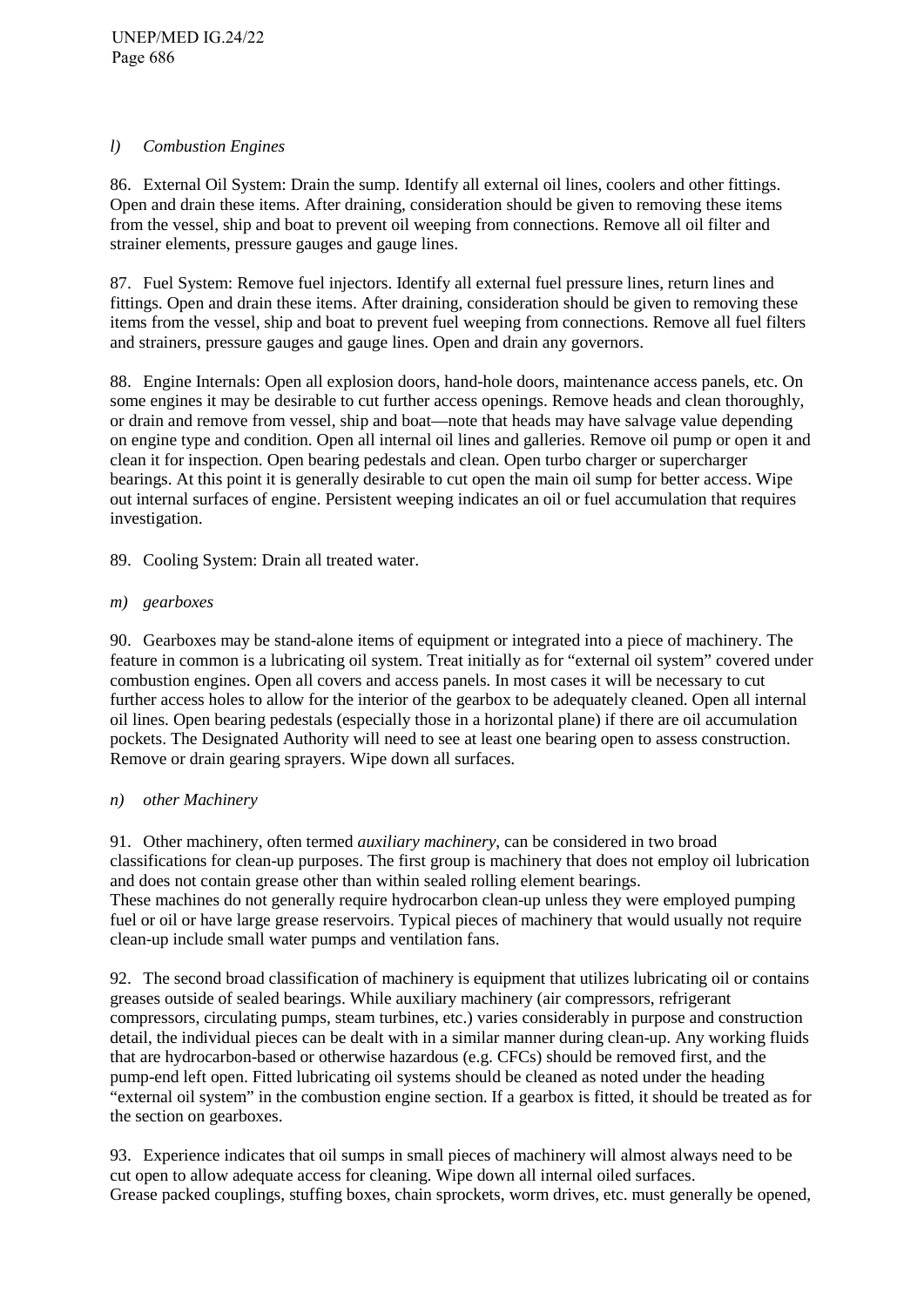unless they meet the restrictive "small quantities" exemption in the Guidelines.

94. The grease is usually best removed by mechanical means, although in some cases of very limited access (such as gun rings), it may be necessary to resort to steam or solvent washing.

95. Basic knowledge of machines and an understanding of the purpose of the specific equipment typically allow the clean-up effort to proceed more efficiently.

### *o) Suggestions on handling debris*

96. Salvage and clean-up operations will generate a large quantity of material that needs to be removed from the vessel, ship and boat.

### *p) Salvage*

97. The salvage and clean-up plan must address separating various types of salvage and debris. Care should be exercised in separating metals for recycling, as contamination with other metals, or with debris, will significantly lower the salvage value. Bins may be considered for salvage materials, but access should be controlled. Material that is placed in salvage bins should be clean and free of oils or other products. Failure to observe this guideline may lead to difficulties with control of contaminated run-off at the site.

### *q) Waste and debris*

98. Hazardous material must be carefully segregated from the normal waste stream to avoid contaminating the normal stream, thus incurring large costs to dispose of the whole amount as hazardous material.

99. Liquid waste presents special handling problems for clean-up crews. Recovered oils and fuels may be employed for site or vessel, ship and boat heating purposes if suitable, but other liquids will typically need to be processed through licensed hazardous waste contractors. To keep disposal costs in check, waste liquids should not be mixed, and containers should be labelled with all available information on the product. Liquid storage and movement around the site must be tightly controlled. Spills will generate significant clean-up costs. Control of run-off from temporary storage sites is an issue and must be addressed in the clean-up plan. A covered area with an impermeable floor and berm is highly recommended and may be required by local authorities.

100. Solid waste requirements vary by province and sometimes by municipality. Local requirements and restrictions must be determined during the planning phase. Items that should be addressed include disposal of used oil absorbent materials, non-asbestos insulation, wallboard, tile, linoleum and underlayment, carpet, and furniture.

101. An area will need to be set aside for oil and fuel pipes, fittings, etc. to drain. This must be done in a covered area and is often best accomplished in a compartment in the vessel, ship and boat set aside for this purpose.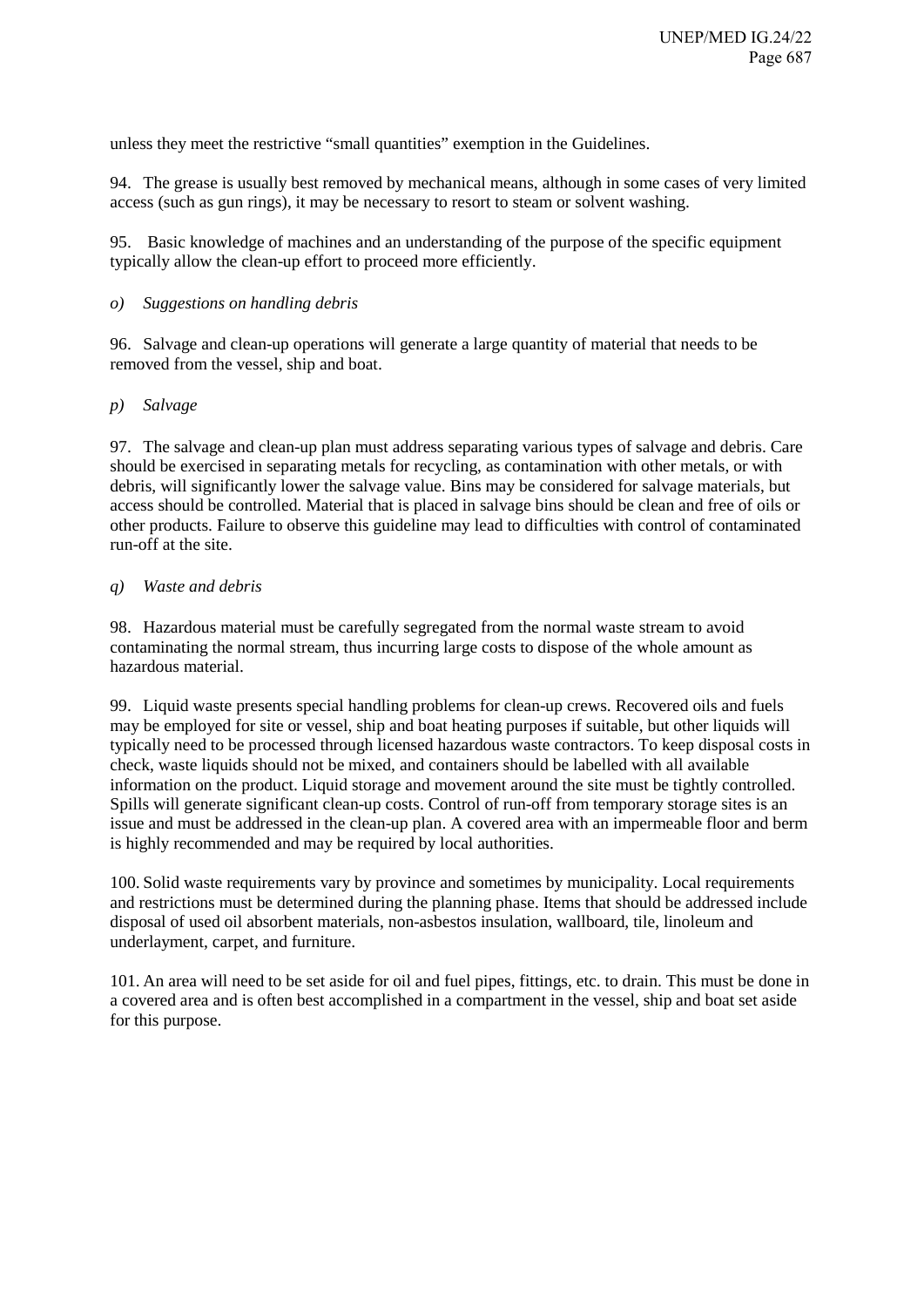### <span id="page-24-0"></span>**PART-D- MONITORING OPERATIONS FOR PLACEMENT AT SEA OF MATTER FOR A PURPOSE OTHER THAN MERE DISPOSAL**

## <span id="page-24-1"></span>**1. Definition**

102. For the purposes of assessing and regulating the environmental impacts of placement operations, monitoring is defined as the repeated measurement of an effect, whether direct or indirect, on the marine environment and/or of interferences with other legitimate uses of the sea.

103. The monitoring programme should also be aimed at establishing and assessing the environmental impacts and/or conflicts of the artificial reef with other legitimate uses of the maritime area or parts thereof and be in line with IMAP for relevant Ecological Objectives. Depending on the outcome of such monitoring, it may be necessary to carry out alterations to the structure or to consider its removal. In the case of placements taking extended periods of time (years), monitoring should be concurrent with the construction in order to influence modification of the reef, as required.

### <span id="page-24-2"></span>**2. Objectives**

104. In order to carry out the monitoring programme in a resource-effective manner, it is essential for the objectives of the programme to be clearly defined. The monitoring observations required at a placement site tends to fall into two basic categories:

- (a) pre- placement investigations designed to assist in the selection of the site or to confirm that the selected site is suitable; and
- (b) post-placement studies intended to verify that: the permit conditions have been met; this process is referred to as compliance monitoring; and, the assumptions made during the permit issuing and site selection processes were valid and adequate to prevent adverse human health and environmental effects as a consequence of placement; this process is referred to as field monitoring, with the results of such reviews providing the basis for modifying the criteria for issuing a new permit for future placement operations at existing and proposed placement sites.

105. Whenever possible, the monitoring programme should be aligned with the current MED POL monitoring programmes and IMAP for the Ecological Objectives 1, 2, 3, 4, 5, 6, 7, 8, 9 and 10 in line with the Integrated Monitoring and Assessment Programme (IMAP) of the Mediterranean Sea and Coast and Related Assessment Criteria set out in Decision IG. 22/7 of the COP 19.

### <span id="page-24-3"></span>**3. Quality control**

106. Quality control is defined as the operational techniques and activities that are used to fulfil requirements relating to quality. These include monitoring criteria and Guidelines, sampling methods, sample locations and frequency, and reporting procedures.

107. Before any monitoring programme is developed and implemented, the following quality control issues have to be addressed:

- (a) What testable hypotheses can be derived from the impact hypothesis?
- (b) What exactly should be measured?
- (c) What is the purpose of monitoring a particular variable or physical, chemical or biological effect?
- (d) In what compartment and at which locations can measurements be made most effectively?
- (e) For how long should the measurements be carried out to meet the defined aim?
- (f) With what frequency should measurements be carried out?
- (g) What should be the temporal and spatial scale of the measurements made to test the impact hypothesis?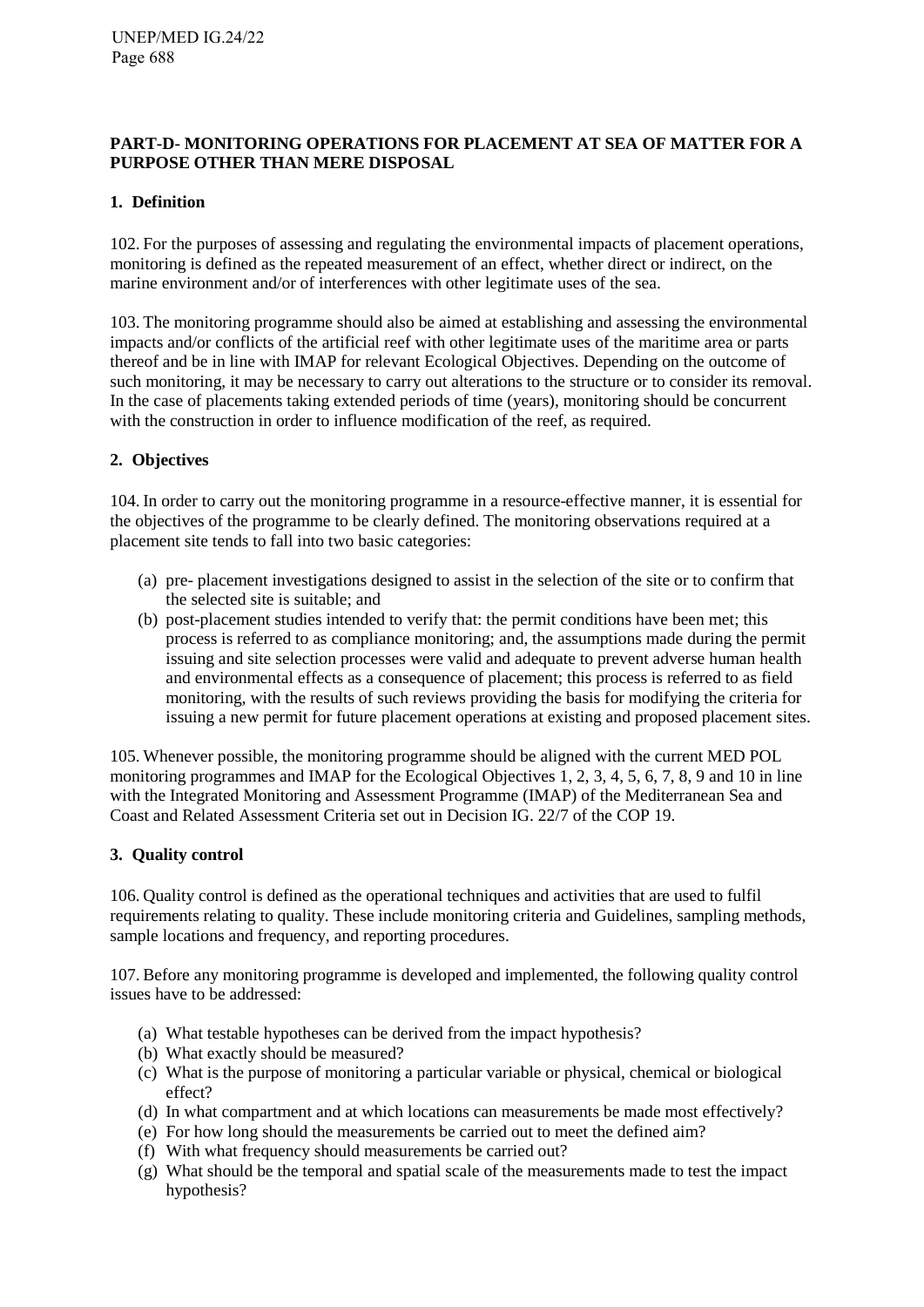<span id="page-25-0"></span>(h) How should the data from the monitoring programme be managed and interpreted?

108. Monitoring observations are typically concerned with the physical, chemical and biological characteristics of the placement site.

- (a) Physical observations consist of hydrological surveys of water mass properties, such as temperature, salinity and density, over the entire water column and extending horizontally over the entire region likely to be affected by the placement of matter.
- (b) Chemical observations conducted in and around the placement site need to be related to the type of matter involved. Generally, where it is not possible to remove all potentially contaminating material before placement and where chemical effects may therefore be expected, proper analyses need to be carried out of the surface microlayer of sea, which constitutes an extremely active biological zone in which a wide range of chemicals, such as heavy metals and oil soluble substances, tend to accumulate. Chemical observations also need to be conducted on sea where substances, although not present in the matter placed in major quantities or concentrations may, because of their persistent nature, accumulate either on the seabed or in benthic communities in the vicinity of the placement site.
- (c) The frequency of biological observations should depend on the scale of the placement operation and the degree of risk to potential resources. Where physical effects on the seabed are expected, it may be necessary to conduct an assessment of the phytoplankton and zooplankton biomass and productivity prior to placement to establish a general picture of the area. Observations of the plankton immediately following placement can help to determine whether acute effects are occurring. Monitoring of the benthic and epibenthic flora and fauna is likely to be more informative because they tend to be subjected not only to the influence of the overlying water column and any changes that occur in it.

109. Post-placement monitoring should be designed to determine:

- (a) Whether the impact zone differs from the zone predicted; and
- (b) Whether the extent of changes outside the impact zone differs from those predicted.

110. The former can be ascertained by designing a sequence of measurements in space and time with a view to ensuring that the projected spatial scale of change is not exceeded. The latter can be shown through measurements which provide information on the extent of the change occurring outside the impact zone as a result of the placement operation. These measurements are often based on a null hypothesis, i.e. that no significant change can be detected. The spatial extent of sampling depends on the size of the area designated for placement.

111. However, it must be recognised that long-term variations arise as a result of purely natural causes and that it may be difficult to distinguish them from changes which are induced artificially, particularly in relation to populations of organisms.

112. Where it is considered that effects are likely to be largely physical, monitoring may be based on remote methods (e.g. acoustic measurements, side-scan sonar). It must be recognized, however, that certain ground measurements will always remain necessary for the interpretation of the remote sensing images.

113. Concise reports on monitoring activities should be prepared and made available to relevant stakeholders and other interested parties. Reports should detail the measurements made, the results obtained and the manner in which these data relate to the monitoring objectives and confirm the impact hypothesis. The frequency of reporting will depend on the scale of the placement operation, the intensity of monitoring and the results obtained.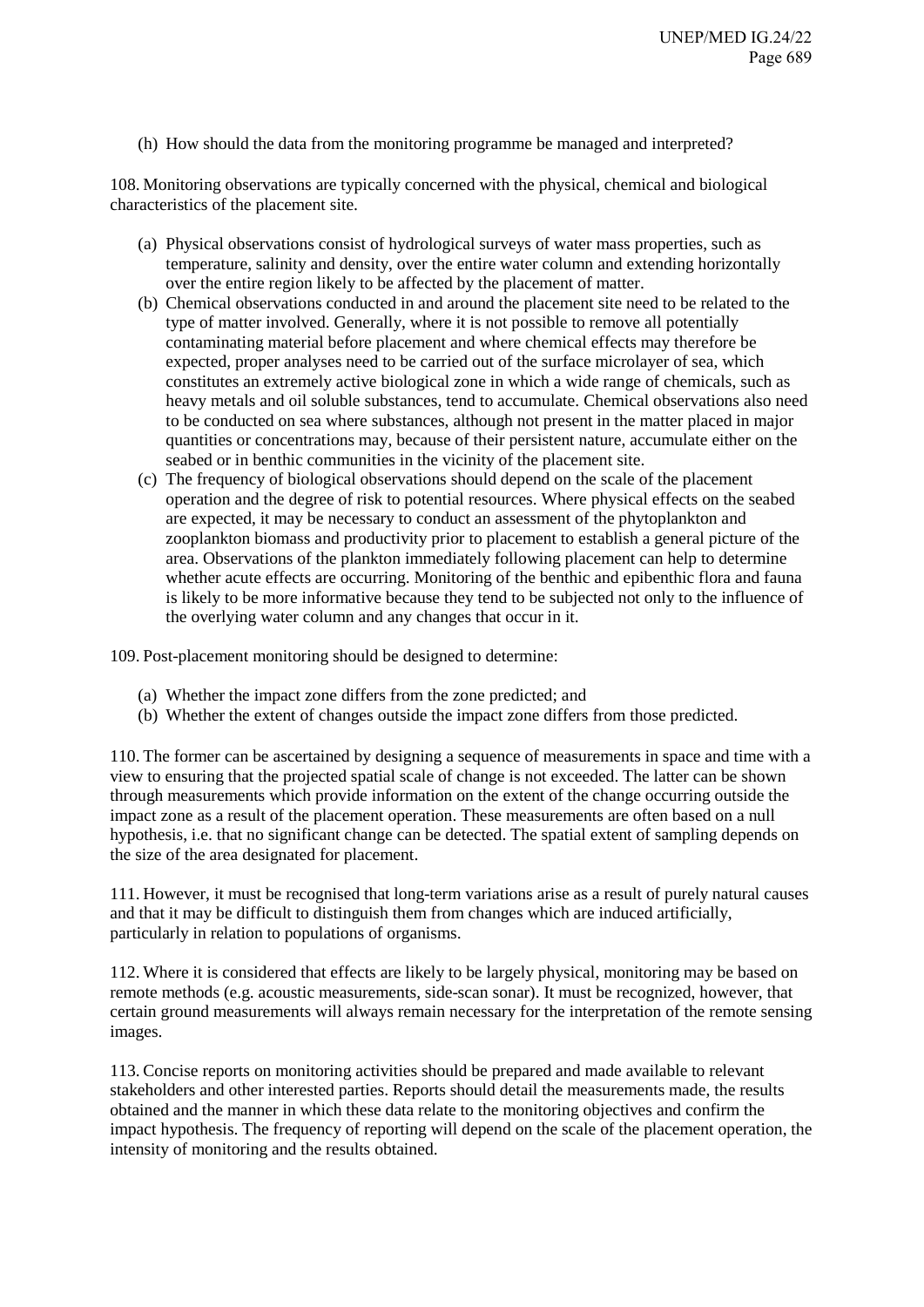### **4. Quality assurance**

114. Quality assurance may be defined as all planned and systematic activities implemented to provide adequate confirmation that monitoring activities are fulfilling requirements related to quality.

115. The results of monitoring activities should be reviewed at regular intervals in relation to their objectives in order to provide a basis for:

- (a) modifying or terminating the field monitoring programme;
- (b) amending or revoking the placement permit;
- (c) redefining or closing the placement site; and
- (d) modifying the basis for assessing placement permit in the Mediterranean Sea.

116. The results of any reviews of monitoring activities should be communicated to all Contracting Parties involved in such activities. The licensing authority is encouraged to take relevant research findings into consideration with a view to the modification of monitoring programmes.